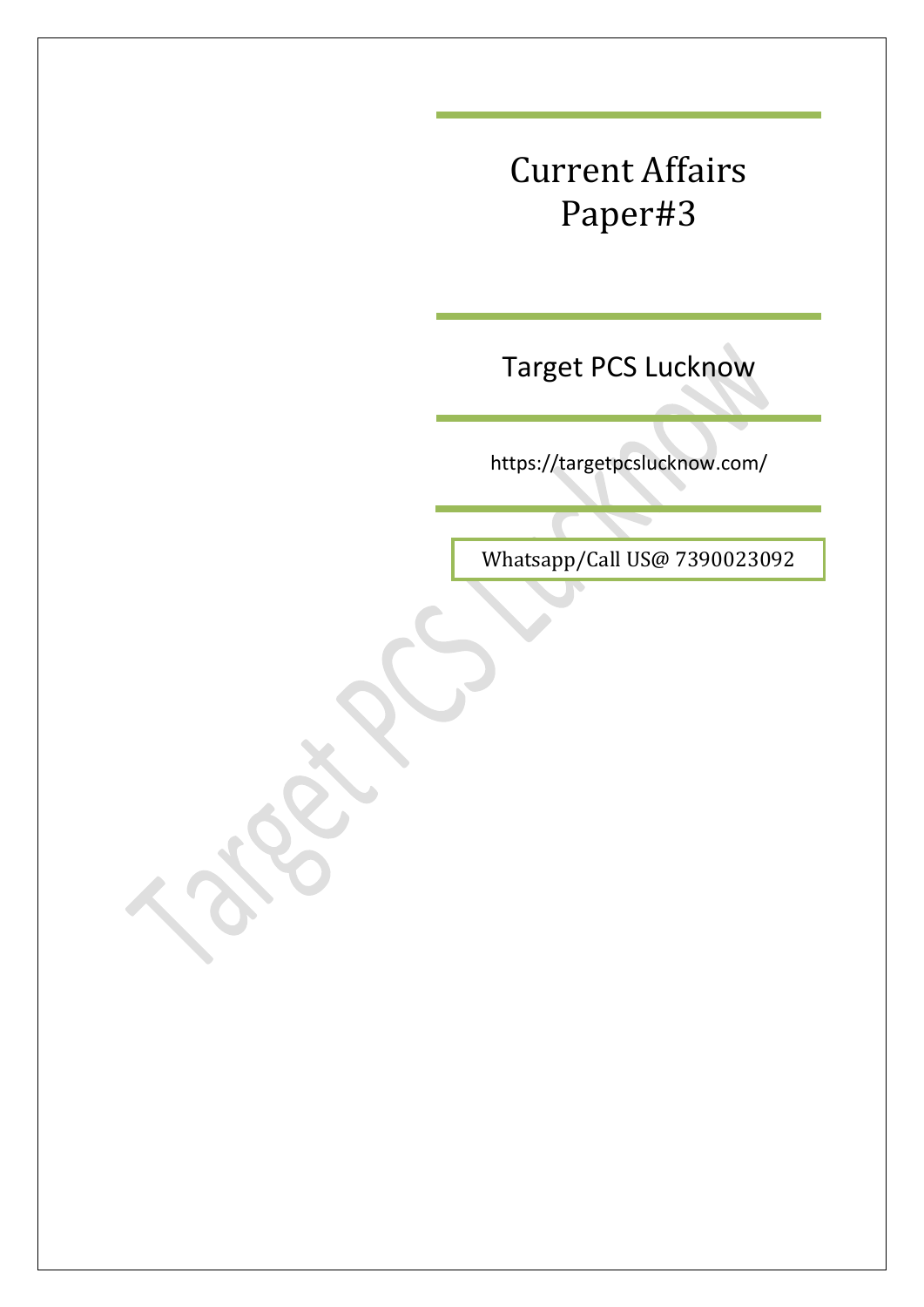#### **Time Allowed: 2 HoursMaximum Marks: 200**

#### **INSTRUCTIONS**

1. IMMEDITELY AFTER THE COMMENCEMENT OF THE EXAMINATION, YOU SHOULD

CHECK THAT THIS TEST BOOKLET DOES NOT HAVE ANY UNPRINTED OR TORN OR MISSING PAGES OR ITEMS, ETC. IF SO, GET IT REPLACED BY A COMPLETE TEST BOOKLET.

2. You have to enter your Roll Number on the Test

Booklet in the Box provided alongside. DO NOT

Write anything else on the Test Booklet.

4. This Test Booklet contains **100 items (questions).** Each item is printed only in English. Each item comprises four responses (answers). You will select the response which you want to mark on the Answer Sheet. In case you feel that there is more than one correct response, mark the response which you consider the best. In any case, choose ONLY ONE response for each item.

5. You have to mark all your responses ONLY on the separate Answer Sheet provided. See directions in the Answer Sheet.

6. All items carry equal marks.

7. Before you proceed to mark in the Answer Sheet the response to various items in the Test Booklet, you have to fill in some particulars in the Answer Sheet as per instructions sent to you with your Admission Certificate.

8. After you have completed filling in all your responses on the Answer Sheet and the examination has concluded, you should hand over to the Invigilator only the Answer Sheet. You are permitted to take away with you the Test Booklet.

9. Sheets for rough work are appended in the Test Booklet at the end.

#### **10. Penalty for wrong answers:**

THERE WILL BE **PENALTY FOR WRONG ANSWERS MARKED BY A CANDIDATE** IN THE OBJECTIVE TYPE QUESTION PAPERS.

(i) There are four alternatives for the answer to every question. For each question for which a wrong answer has been given by the candidate, **one-third of the marks assigned** to that question will be **deducted as penalty**.

(ii) If a candidate gives more than one answer, it will be treated as a wrong answer even if one of the given answers happens to be correct and there will be same penalty as above to that question.

(iii) If a question is left blank, i.e., no answer is given by the candidate, there will be no penalty for that question.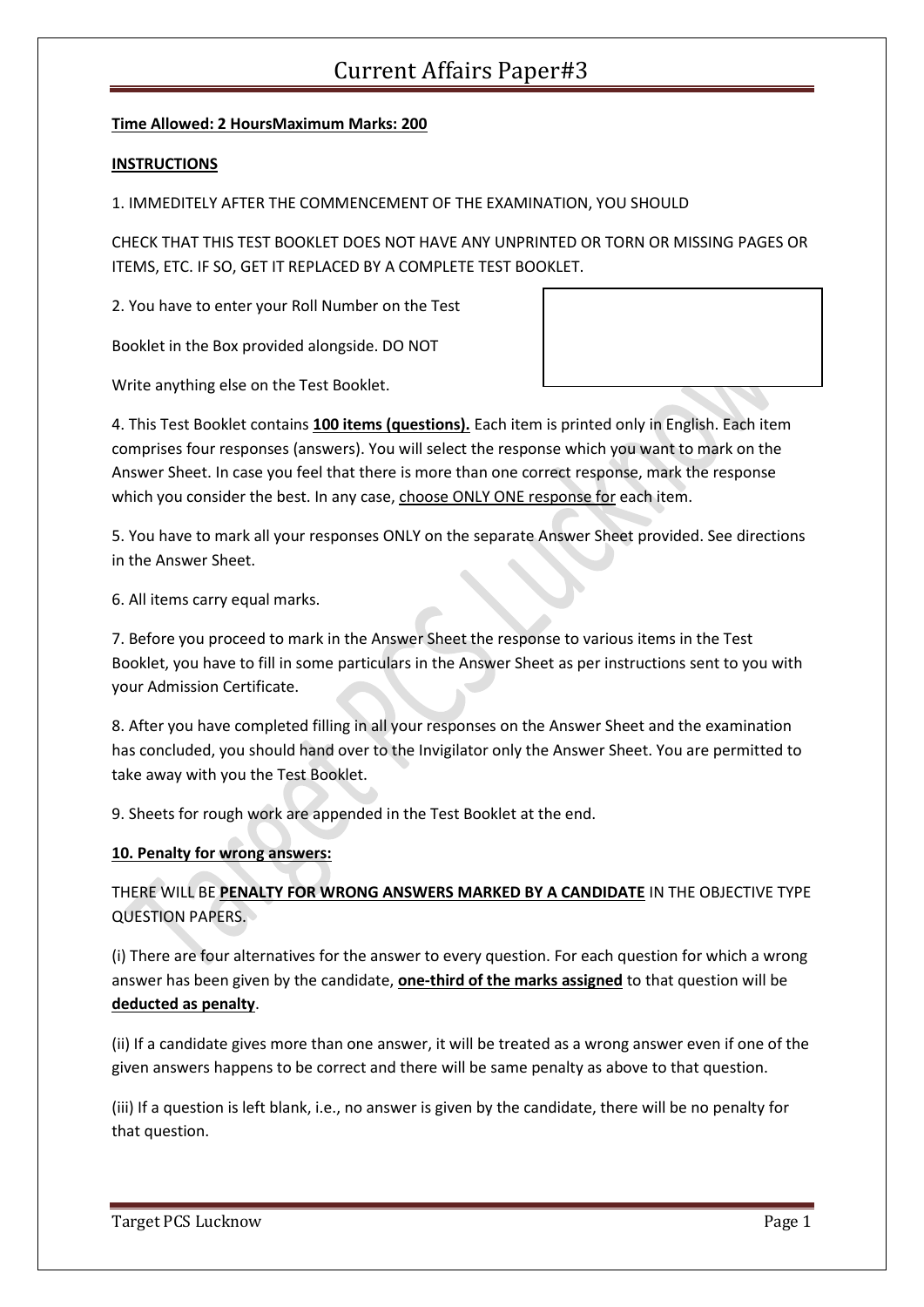1. Recently, successful maiden trial of SAHAYAK-NG air-droppable container was conducted. The trial was conducted by

- A. Indian Air Force and DRDO
- B. Indian Army and DRDO
- C. Indian Air Force and ISRO
- D. Indian Navy and DRDO

2. Which of the following institution publishes the annual list of Global Systemically Important Banks?

- A. Basel Committee on Banking Supervision
- B. Financial Stability Board
- C. World Bank
- D. None of the above
- 3. ShramShakti Portal, recently in news, was launched by
- A. Ministry of Tribal Affairs
- B. Ministry of Women and Child Development
- C. Ministry of Social Justice and Empowerment
- D. None of the above

4. Which of the following is not a component of New Industrial Development Scheme for Jammu & Kashmir?

- A. Capital investment incentive
- B. Capital interest subvention
- C. GST refund incentive
- D. Working capital interest incentive
- 5. Internal and Extra Budgetary Resources (IEBR) sometimes seen in news is
- A. Financing received from IFC Masala bonds
- B. Resources raised by the PSUs through loans and equity.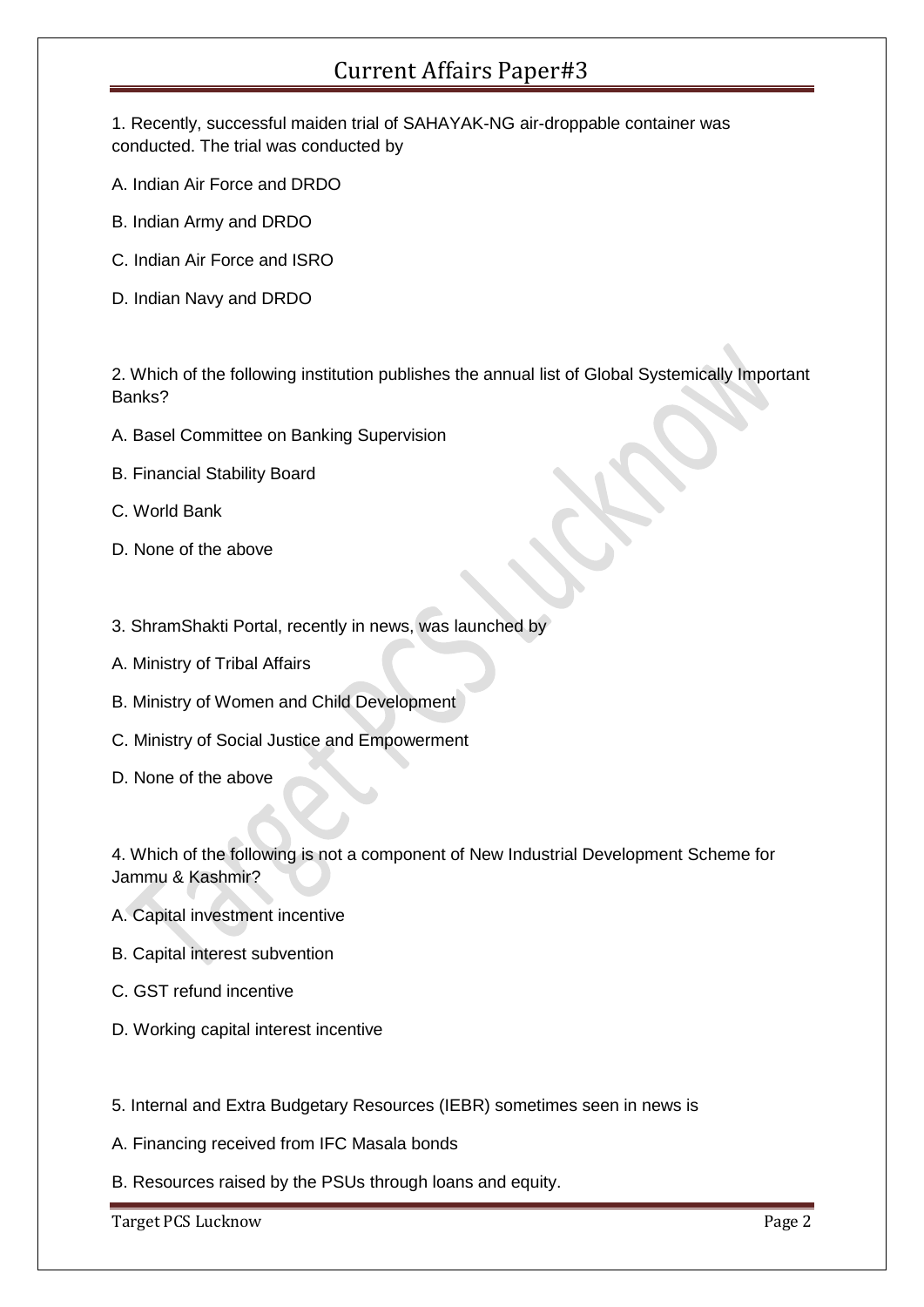- C. Monetization of deficit through Forex Reserves
- D. Basel III Capitalization of Commercial Banks

6. Who among the following became the first Indian woman fighter pilot to participate in a Republic Day flypast at Rajpath?

- A. Punita Arora
- B. Bhawana Kanth
- C. Mitali Madhumita
- D. Padmavathy Bandopadhyay
- 7. The Digital Payments Index has been launched by:
- A. NITI Aayog
- B. Reserve Bank of India
- C. Securities and Exchange Board of India
- D. None of the above

8. Which of the following institution had organized the Natural Capital Accounting and Valuation of Ecosystem Services (NCAVES) India Forum 2021?

- A. Ministry of environment forest and climate change, India
- B. United Nations Framework Convention on Climate Change
- C. World Bank
- D. Ministry of Statistics & Programme Implementation, India

9. Recently, a UK based think tank has published a report in which it has coined the term "Difficult Four" Countries. As per the report, which among the following countries is not included in this category?

- A. India
- B. Pakistan
- C. China
- D. Saudi Arabia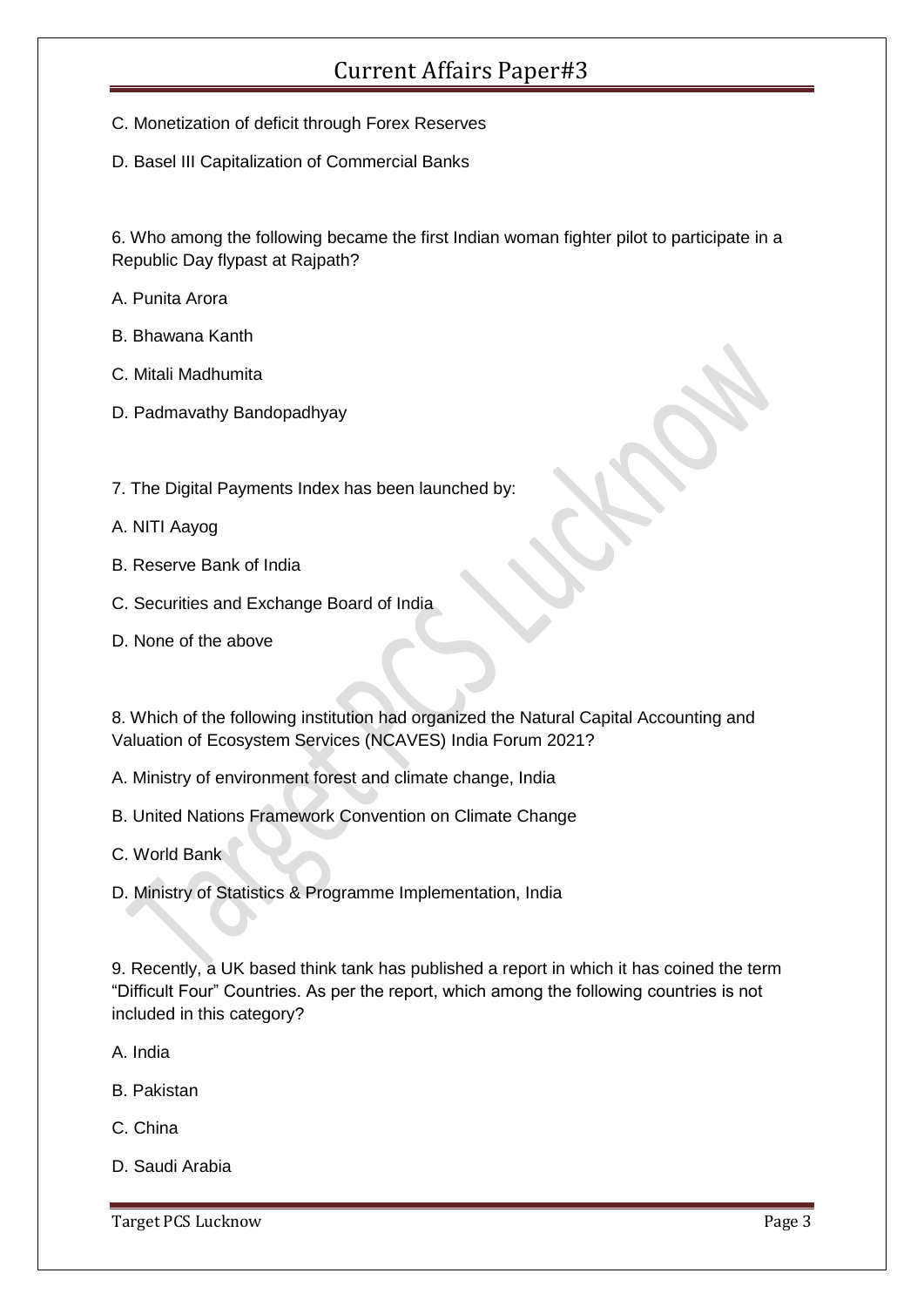10. Army Contingent of which of the following country had participated in Republic Day 2021 parade?

- A. UAE
- B. Bangladesh
- C. France
- D. Maldives
- 11. The World Economic Outlook is published by:
- A. World Bank
- B. World Economic Forum
- C. International Monetary Fund
- D. None of the above
- 12. Risa is a traditional attire from:
- A. Tripura
- B. Madhya Pradesh
- C. Gujarat
- D. None of the above
- 13. Which state has the GI tag for Nendran Bananas?
- A. Andhra Pradesh
- B. Tamil Nadu
- C. Kerala
- D. None of the above
- 14. Kayakalp Awards are given by:
- A. Ministry of Education
- B. Ministry of Skill Development and Entrepreneurship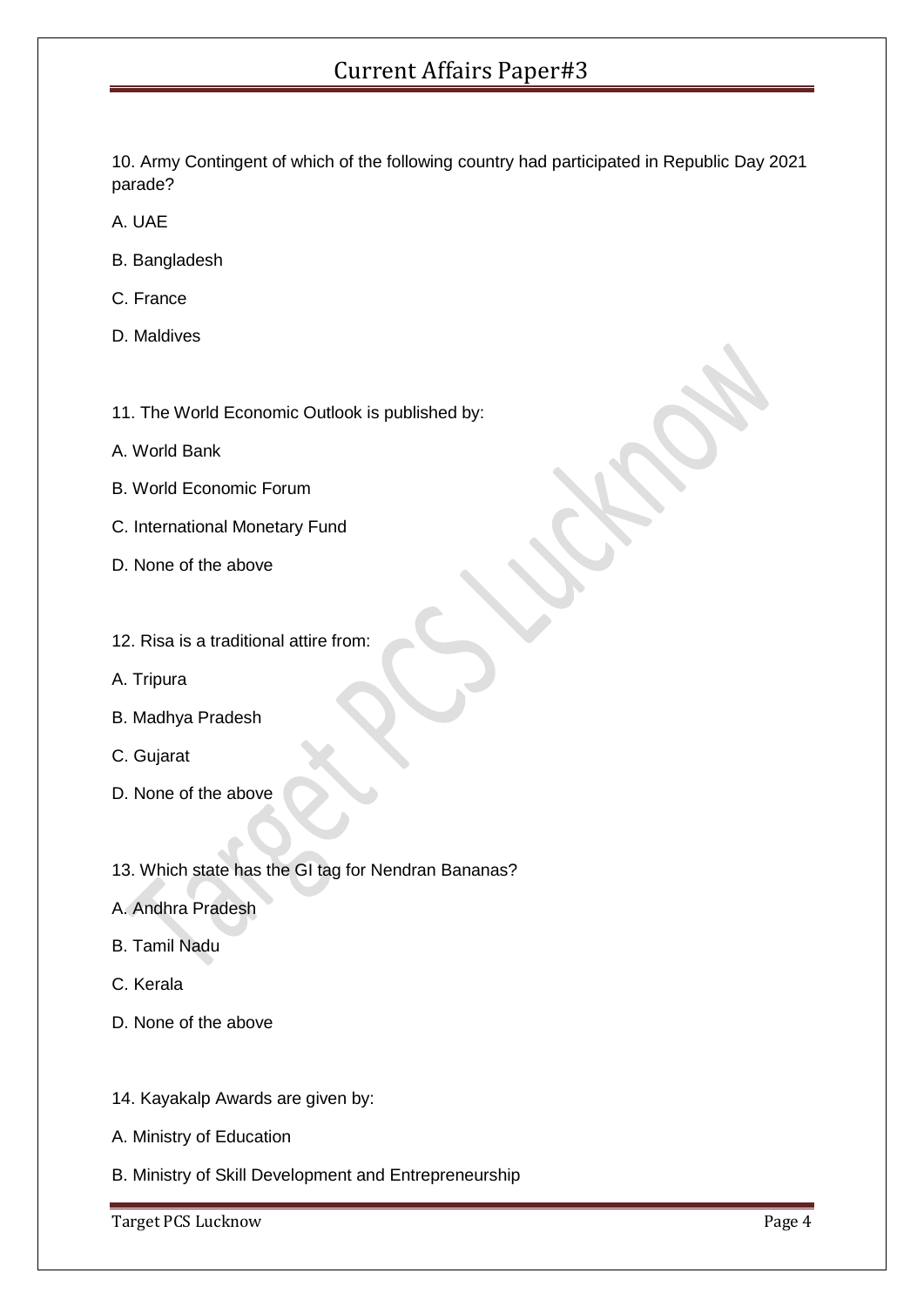- C. Ministry of Health and Family Welfare
- D. None of the above

15. Match List I with List II and select the correct answer from the code given below:

| List I                 |  |  | List II                                           |
|------------------------|--|--|---------------------------------------------------|
| (Exercise/Operations)  |  |  | (Participating Countries/Organisation)            |
| a. Desert Knight-21    |  |  | 1. Border Security Force of India                 |
| b. Kavach              |  |  | 2. Tri service Military "Exercise                 |
| c. $AMPHEX - 21$       |  |  | 3. Tri-service joint amphibious exercise of India |
| d. Operation Sard Hawa |  |  | 4. India and France                               |
| Code:                  |  |  |                                                   |
| a b c d                |  |  |                                                   |
| A.4 2 3 1              |  |  |                                                   |
| B.3 1 4 2              |  |  |                                                   |
| $C.2$ 1 4 3            |  |  |                                                   |
| D. 3 4 1 2             |  |  |                                                   |

16. Assertion (A): India and Japan have signed a Memorandum of Cooperation (MoC) for operation of the "Specified Skilled Worker" (SSW) system.

Reason (R): Applicants must know Japanese language to be entitled under SSW.

In the context of the above which one of the following is correct

A. Both A and R are true and R is the correct explanation of A.

B. both A and R are true but R is not the correct explanation of A.

C. A is true but R is false.

D. A is false but R is true

17. Assertion (A): From a multi-year low of 25,639 points on March 24 last year, the Sensex recently crossed the 50,000 mark for the first time.

Reason (R): Sensex represents 30 large stocks listed on the Bombay Stock Exchange.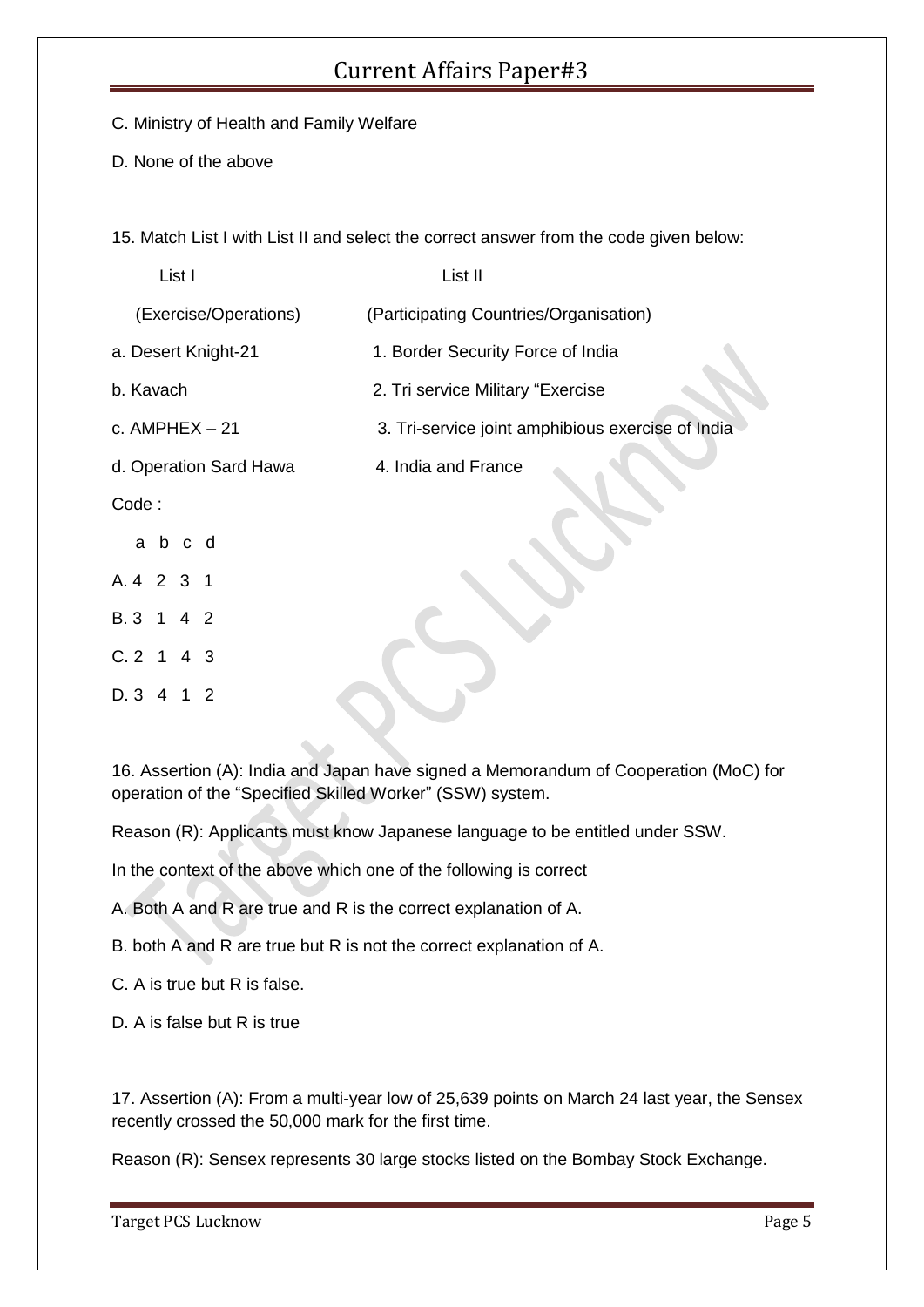In the context of the above which one of the following is correct

A. Both A and R are true and R is the correct explanation of A.

B. both A and R are true but R is not the correct explanation of A.

C. A is true but R is false.

D. A is false but R is true

18. Assertion (A): Pravasi Bharatiya Divas is celebrated on 9th January every year to mark the contribution of Overseas Indian community in the development of India.

Reason (R): The 16th Pravasi Bharatiya Divas Convention was held virtually on 9th January in New Delhi.

In the context of the above which one of the following is correct

A. Both A and R are true and R is the correct explanation of A.

B. both A and R are true but R is not the correct explanation of A.

C. A is true but R is false.

D. A is false but R is true

19. Assertion (A): Trans-fatty acids are a form of unsaturated fats which are associated with increased health risks and deaths.

Reason (R): The Food Safety and Standards Authority of India has recently capped the amount of trans fatty acids in oils and fats to 5% for 2021.

In the context of the above which one of the following is correct

A. Both A and R are true and R is the correct explanation of A.

B. both A and R are true but R is not the correct explanation of A.

C. A is true but R is false.

D. A is false but R is true

20. Assertion (A): The second annual World Neglected Tropical Diseases (NTD) Day was marked on January 30, 2021.

Reason (R): Neglected tropical diseases are common in low-income populations in developing regions.

In the context of the above which one of the following is correct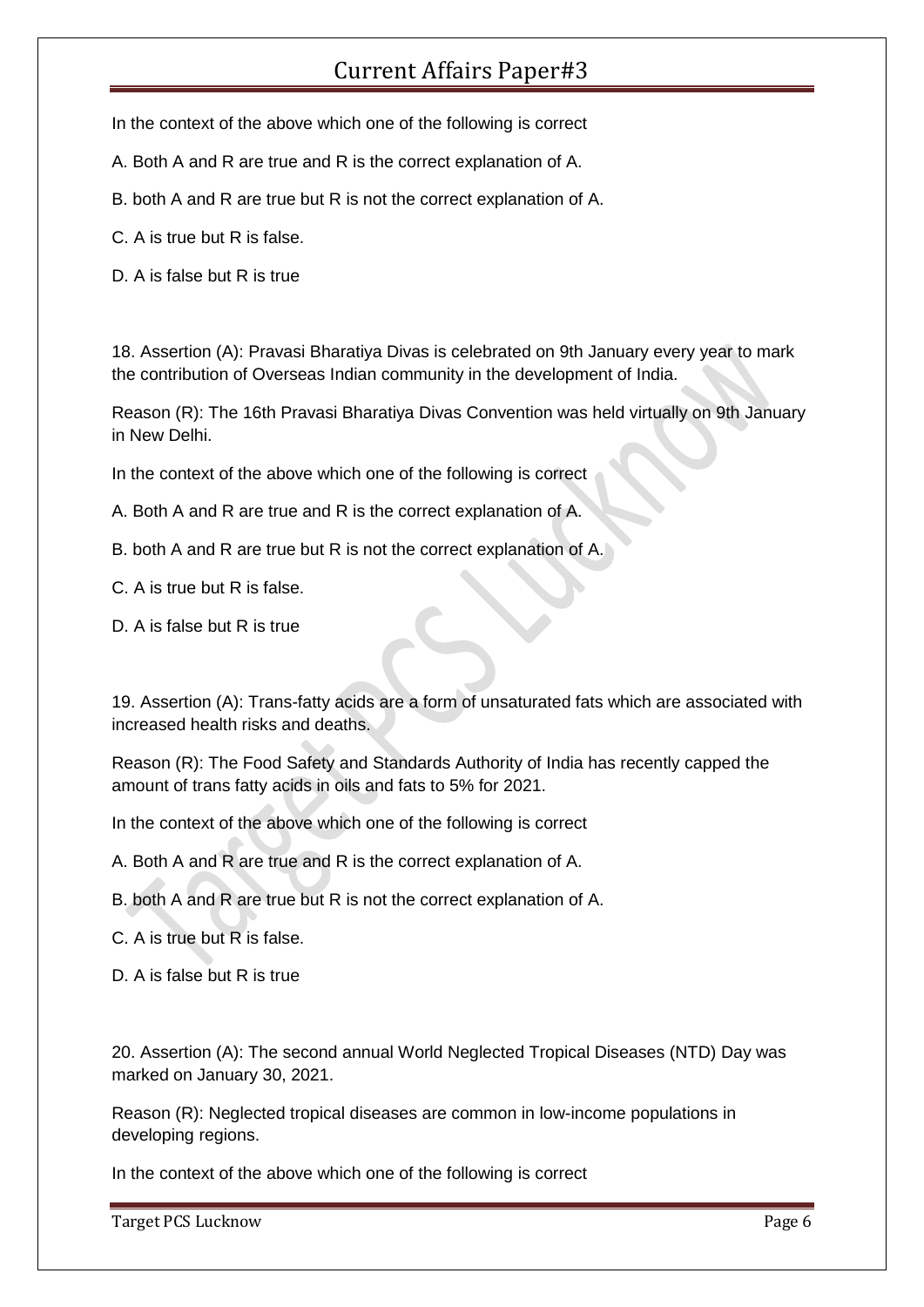A. Both A and R are true and R is the correct explanation of A.

B. both A and R are true but R is not the correct explanation of A.

C. A is true but R is false.

D. A is false but R is true

21. Consider the following statements regarding Himalayan trillium, recently seen in news.

1. Himalayan trillium is found in temperate and sub-alpine zones of the Himalayas.

2. The existence of the plant has been traced only across India, Bhutan and Nepal.

3. Recently it was declared as "endangered" by the International Union for Conservation of Nature (IUCN).

Which of the above statements is/are correct?

A. 1, 2

- B. 1, 3
- C. 2, 3
- D. 1, 2, 3

22. Consider the following statements about Co-WIN:

1. In India, every person who registers on Co-WIN will also get a Unique Health Identity.

2. It is compulsory to use Aadhaar for registering on Co-WIN.

Which of the statements given above is/are correct?

A. 1 only

- B. 2 only
- C. Both 1 and 2
- D. Neither 1 nor 2

23. Consider the following statements.

1. States and Union Territories with more than 50 per cent of their land under forest cover can undertake compensatory afforestation in other states.

2. Lakshadweep, Arunachal Pradesh, Mizoram and Andaman & Nicobar Islands have more than 75 per cent of their land under forest cover.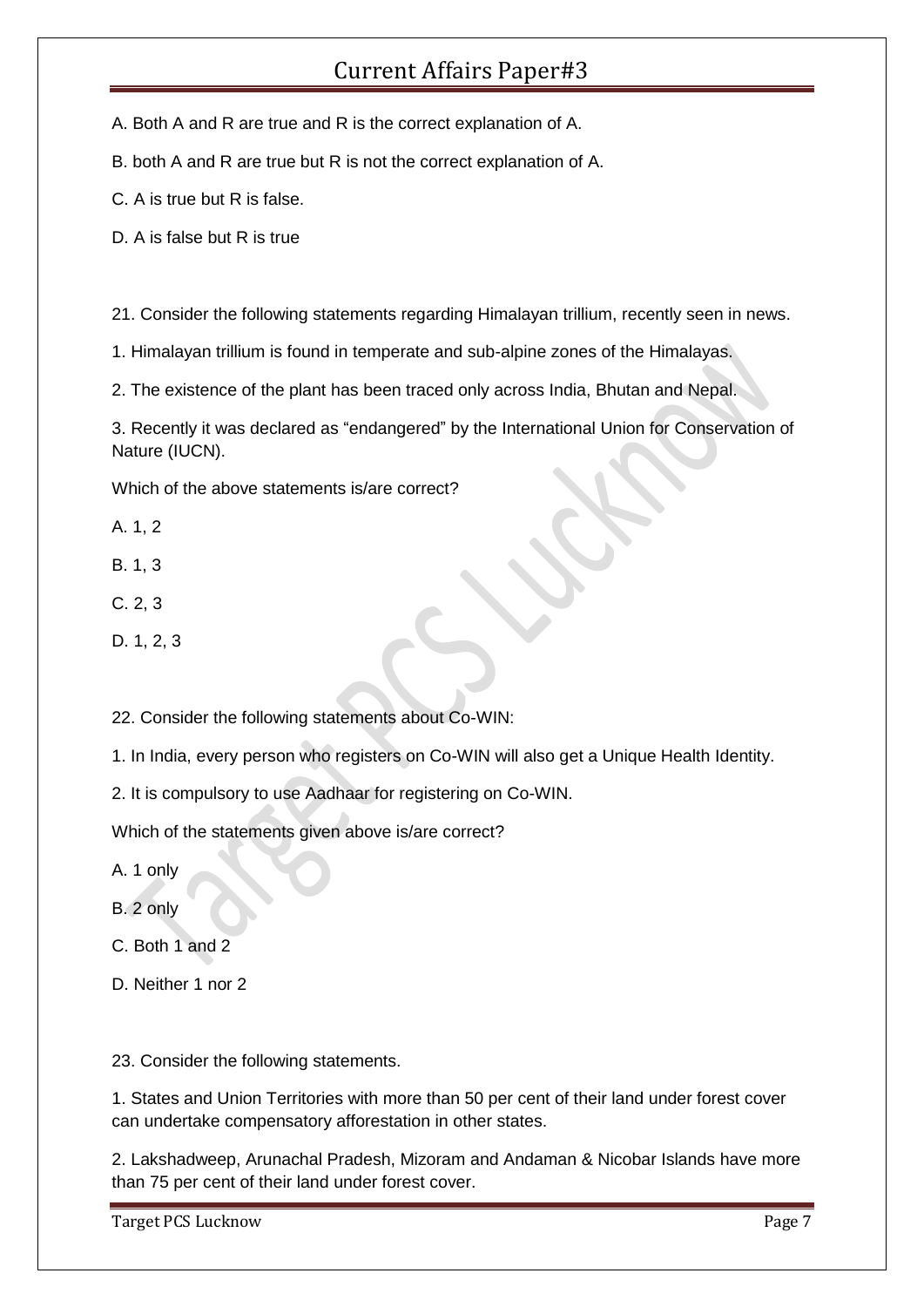3. According to the Forest (Conservation) Act, 1980, each time forest land is diverted, the project proponent has to pay the state for the ecosystem services lost due to diverting forest land.

Which of t he above statements is/are correct?

A. 1, 2

B. 1, 3

C. 2, 3

D. 3 only

24. Consider the following statements regarding Atmanirbhar Digital India Foundation (ADIF).

1. Atmanirbhar Digital India Foundation (ADIF) was setup recently by the Department of Science & Technology to represent the digital ecosystem in the country.

2. It advises the government and sector regulators with respect to required legal and policy framework to promote local digital entities.

3. It aims to ensure a level-playing field between Indian digital businesses and global enterprises such as Google, Facebook and Microsoft.

Which of the above statements is/are correct?

A. 1, 2

B. 1, 3

C. 2, 3

D. 2 only

25. Consider the following statements about COVID vaccines:

1. Covishield is an indigenously developed vaccine based on a weakened version of a common cold virus.

2. Covaxin is an inactivated vaccine developed by the University of Oxford.

Which of the statements given above is/are correct?

A. 1 only

B. 2 only

C. Both 1 and 2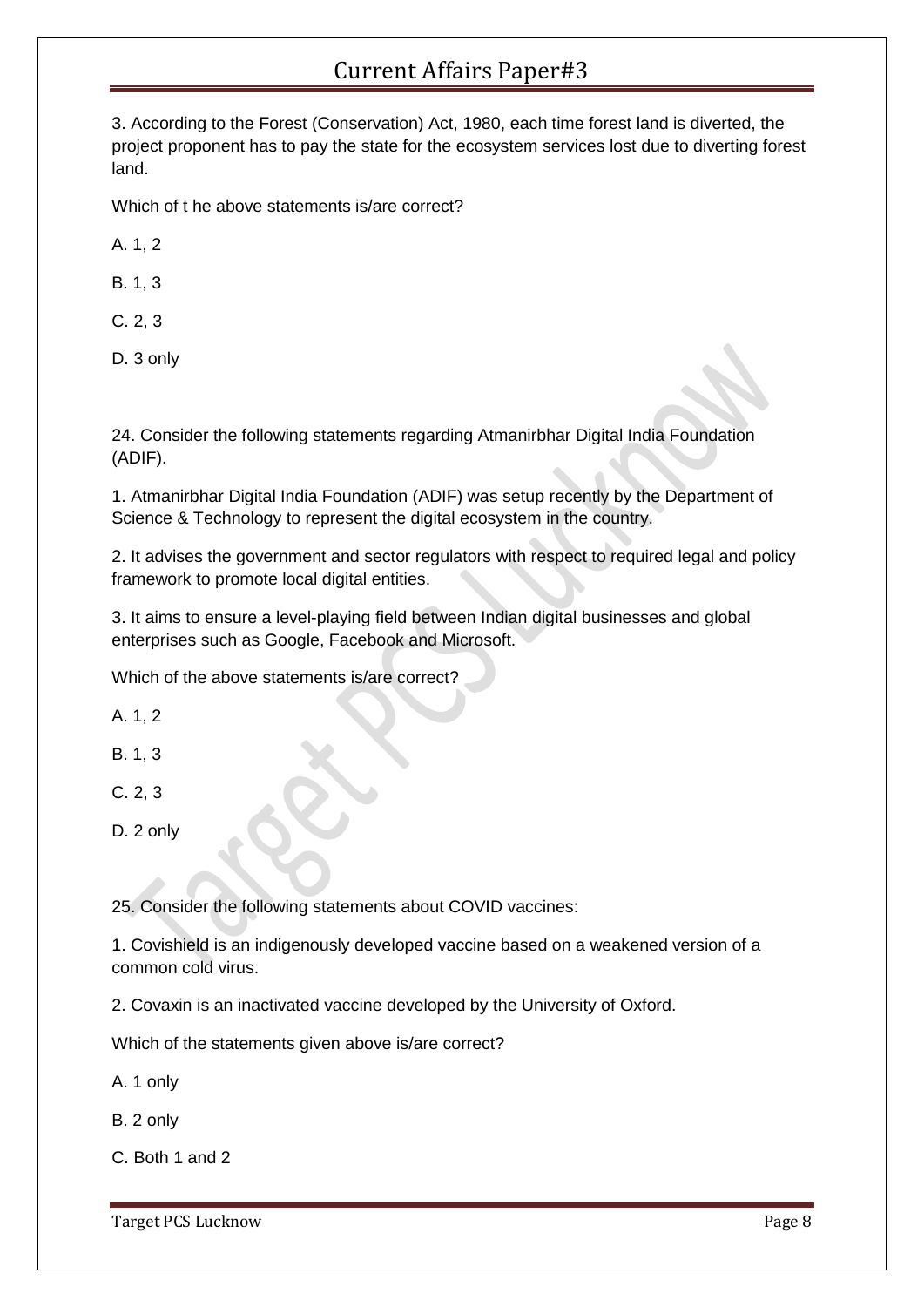D. Neither 1 nor 2

26. Consider the following statements regarding Bird Flu, a viral infection that is reported recently in birds.

1. The most common strain of the virus that causes severe respiratory disease in birds is H5N1.

2. It does not spread to mammals.

3. From 2006 India has been witnessing Bird flu in one or the other state and since then India has never declared itself free from Bird flu.

Which of the above statements is/are correct?

A. 1, 2

B. 1 only

- C. 1, 3
- D. 2, 3
- 27. Abraham Accords, recently seen in news is a joint statement between
- 1. Israel
- 2. United Arab Emirates
- 3. Iran Select the correct answer code:
- A. 1, 2
- B. 1, 3
- C. 2, 3
- D. 1, 2, 3
- 28. Which of the following countries have large reserves of Lithium?
- 1. Argentina
- 2. India
- 3. Bolivia
- 4. Chile

Choose the correct answer using the code given below: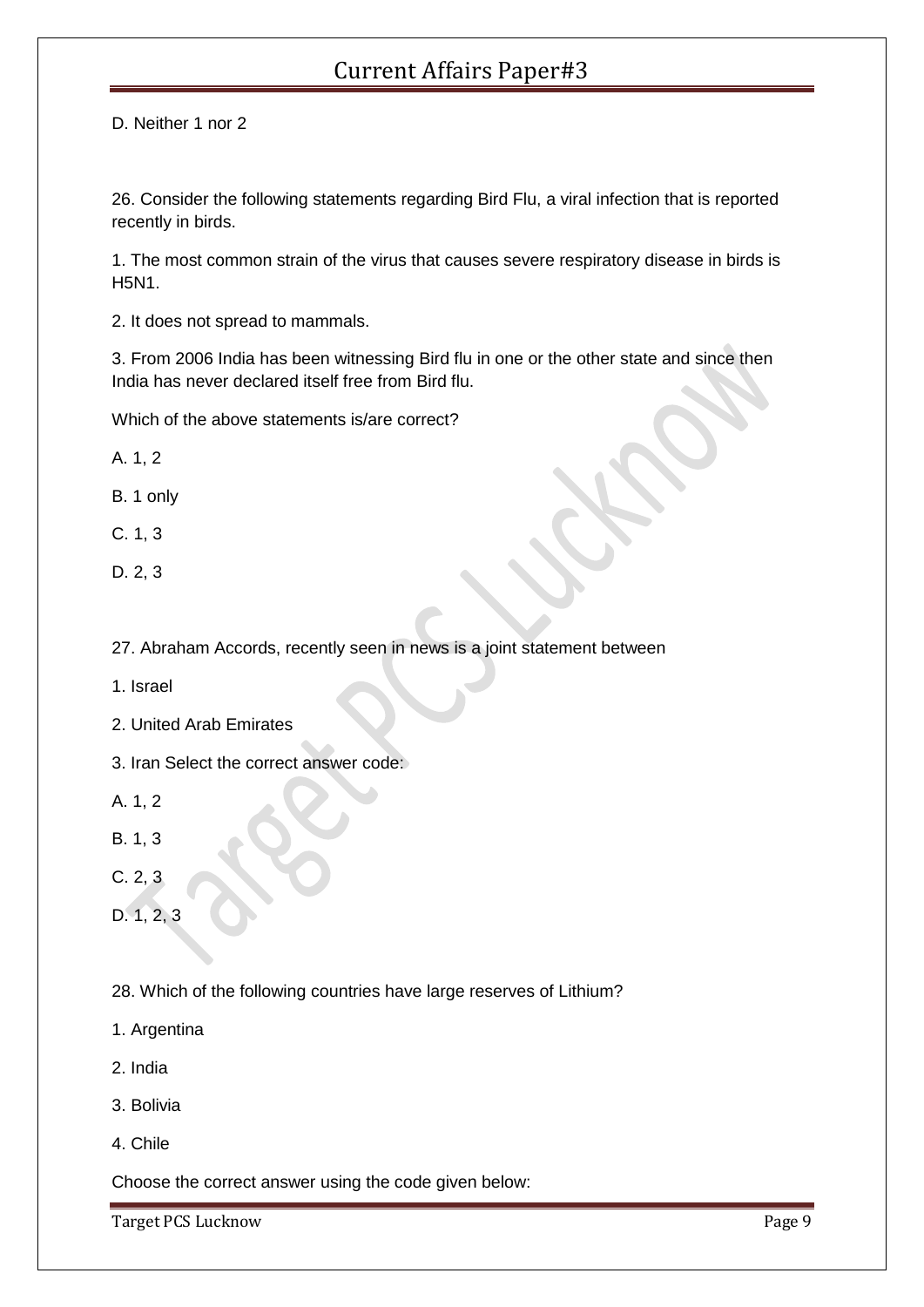A. 1 and 3 only

- B. 1, 2 and 3 only
- C. 1, 3 and 4 only
- D. 1, 2, 3 and 4

29. With reference to the Indian Expedition to Antarctica, consider the following statements:

1. The National Centre for Polar and Ocean Research (NCPOR) under the Ministry of Science & Technology manages the entire Indian Antarctic program.

2. Presently, India has two operational research stations in Antarctica, named Maitri and Bharati.

Which of the statements given above is/are correct?

A. 1 only

- B. 2 only
- C. Both 1 and 2
- D. Neither 1 nor 2

30. Consider the following statements regarding Compressed Natural Gas (CNG):

- 1. CNG is heavier than air.
- 2. CNG does not contain lead.
- 3. Ethane is the main component of CNG.

Which of the statements given above is/are correct?

A. 1 only

B. 2 only

- C. 1 and 3 only
- D. 2 and 3 only

31. Who among the following countries has approved a plan of constructing the world's first energy field island in the North Sea?

- A. Russia
- B. Denmark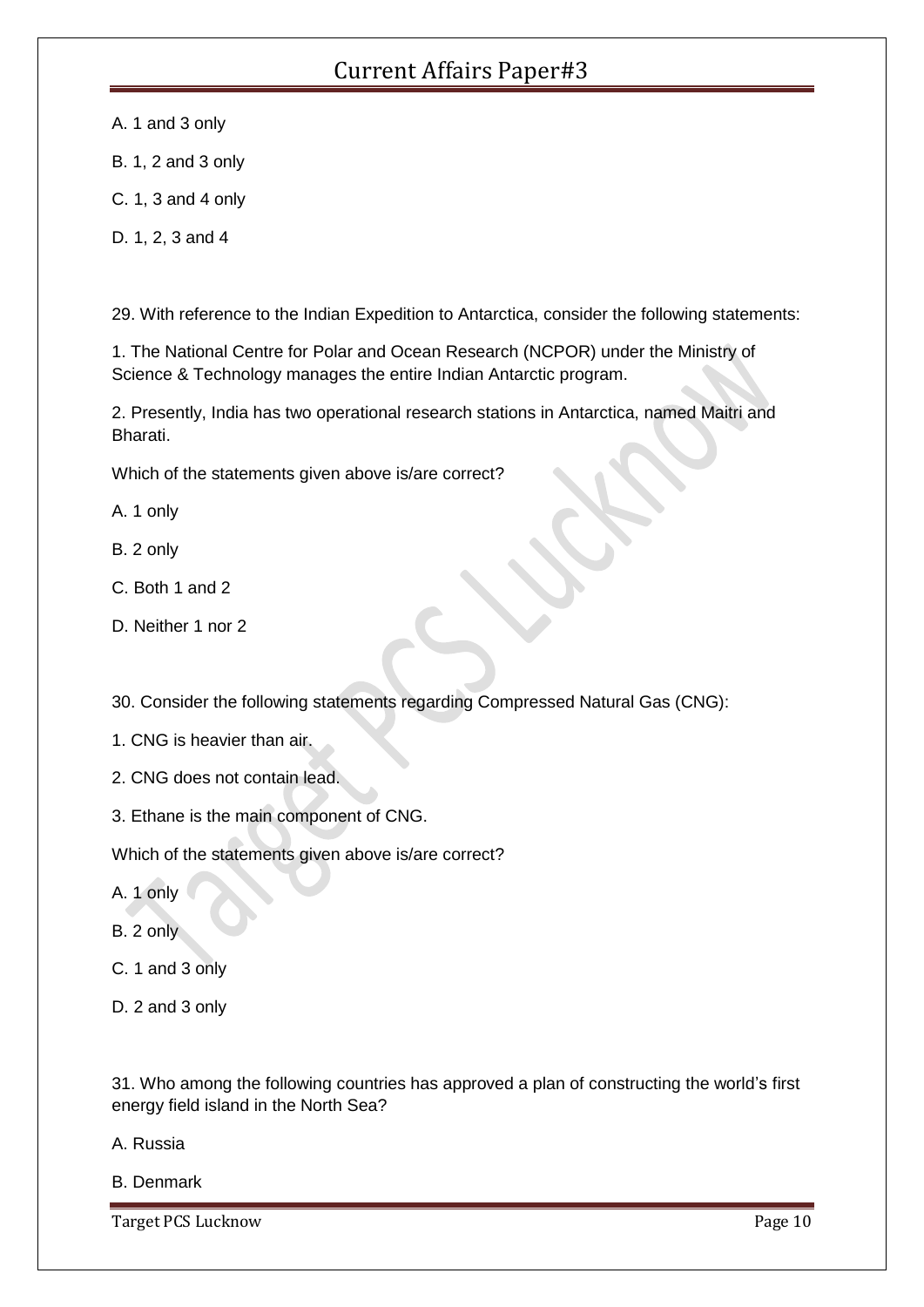- C. Sweden
- D. Canada
- 32. Corruption Perception Index 2020 was released by
- A. Transparency International
- B. Niti Aayog
- C. Directorate of Vigilance, Government of India
- D. None of the above
- 33. SARAS Aajeevika Mela is held by:
- A. Ministry of Rural Development.
- B. Ministry of Commerce.
- C. Ministry of Skill Development and Entrepreneurship.
- D. None of the above
- 34. Nurturing Neighbourhoods Challenge is conducted by:
- A. Ministry of Urban Development.
- B. Ministry of Housing and Urban Affairs.
- C. Ministry of Social Justice and Empowerment.
- D. None of the above
- 35. Who among the following has been appointed as the New PM of Italy?
- A. Giancarlo Giorgetti
- B. Luigi Di Maio
- C. Andrea Orlando
- D. Mario Draghi

36. Who among the following countries has assumed chairmanship of BRICS for the year 2021?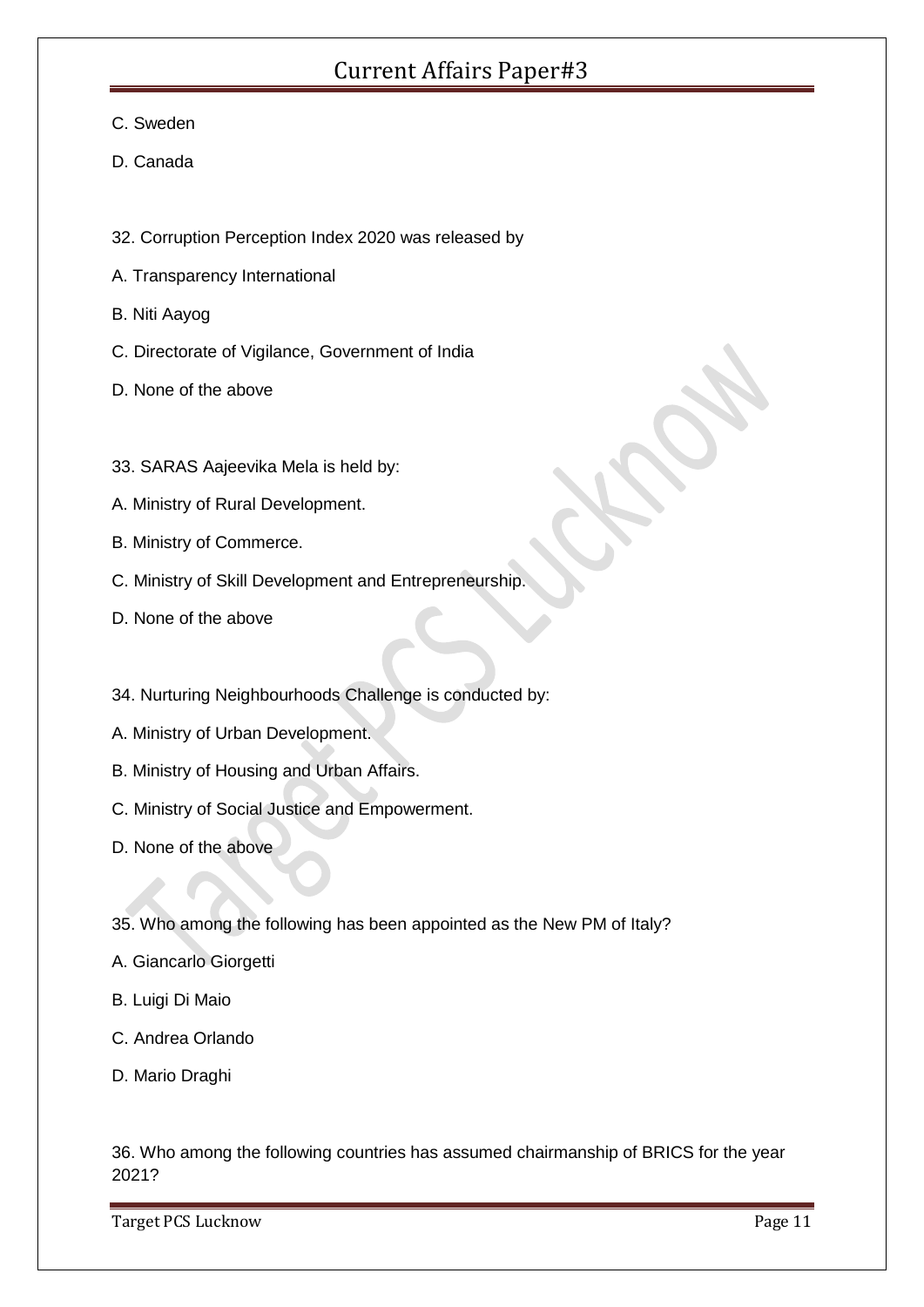- A. Brazil
- B. China
- C. South Africa
- D. India

37. Who among the following personalities has been chosen for the Global Energy and Environment Leadership Award?

- A. Narendra Modi
- B. Vandana Shiva
- C. Greta Thunberg
- D. Jane Goodall

38. Which of the following countries has appointed Minister of Loneliness to deal with the growing suicide rate in the country amidst the Covid-19 pandemic?

- A. Japan
- B. Italy
- C. Iran
- D. None of the above
- 39. Recently, the Defence Minister launched e-Chhawani portal. This portal aims to
- A. Register complains about the living condition of soldiers in field area
- B. Build efficient tents and temporary shelters for combat soldiers
- C. Provide online municipal services to residents of Cantonment areas
- D. None of the above

40. Which of the following Indian personalities has been chosen by the United States for the newly-constituted International Anti-Corruption Champions Award?

- A. Harsh Mander
- B. Arundhati Roy
- C. Aruna Roy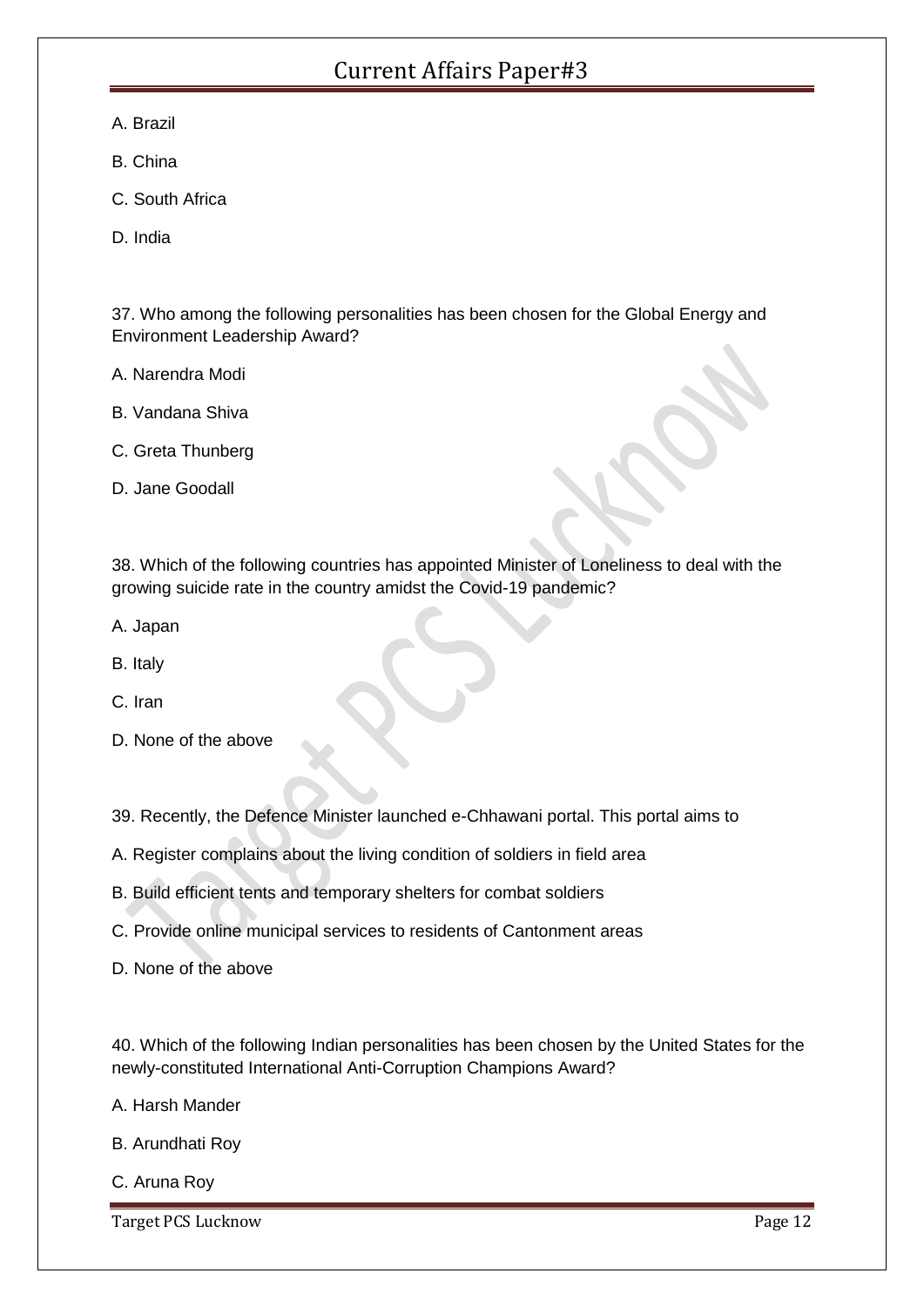#### D. Anjali Bhardwaj

- 41. Blue sky research, sometimes seen in news is related to
- A. Research on solar geoengineering for reducing heat-trapping clouds
- B. Deep oceanic study on Polymetallic nodules
- C. Scientific research without a clear goal
- D. None of the above
- 42. Gastrodia agnicellus, recently seen in news is
- A. World's largest freshwater species
- B. New snake eel species
- C. Ugliest orchid species
- D. Newly discovered frog species from Western Ghats
- 43. One Health Concept, recently seen in news means
- A. Strategies to prevent Non-communicable diseases
- B. Providing health insurance to all the individuals
- C. Inter-connectivity among human health, animal health, and the environment
- D. Prioritizing human health over animal health
- 44. Tibet Policy and Support Act, recently seen in news is the policy of
- A. China
- B. United States of America
- C. India
- D. Japan
- 45. The term "Neural network" sometimes seen news means
- A. Networking between cells based on their mRNA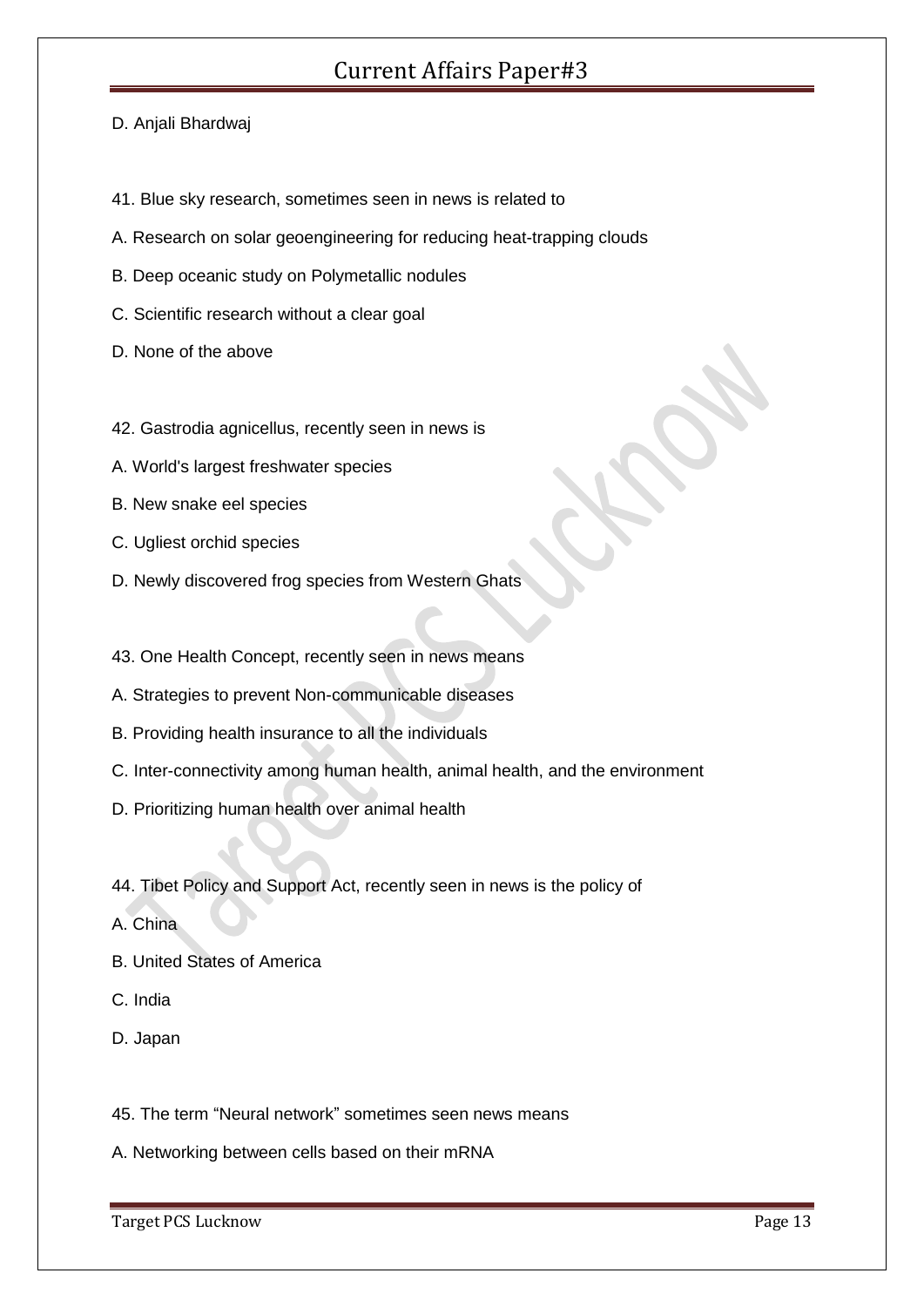- B. A point to point network for urgent assistance in cybercrime matters
- C. A network of disengaged computer clouds
- D. A process that mimics the way the human brain operates.
- 46. Karlapat Wildlife Sanctuary recently in news was located in
- A. Madhya Pradesh
- B. Kerala
- C. Odisha
- D. Sikkim

47. Assertion (A): Every resolution approving the proclamation of President's Rule must be passed by either House of Parliament only by a special majority.

Reason (R): When the President's Rule is imposed in a state, the President dismisses the State Council Of Ministers headed by the Chief Minister.

In the context of the above which one of the following is correct

- A. Both A and R are true and R is the correct explanation of A.
- B. both A and R are true but R is not the correct explanation of A.
- C. A is true but R is false.
- D. A is false but R is true

48. Assertion (A): Jal Jeevan Mission (Urban) aims at providing universal coverage of water supply to all households in statutory towns.

Reason (R): The Central government will cover the entire expense under JJM (U).

In the context of the above which one of the following is correct

- A. Both A and R are true and R is the correct explanation of A.
- B. both A and R are true but R is not the correct explanation of A.
- C. A is true but R is false.
- D. A is false but R is true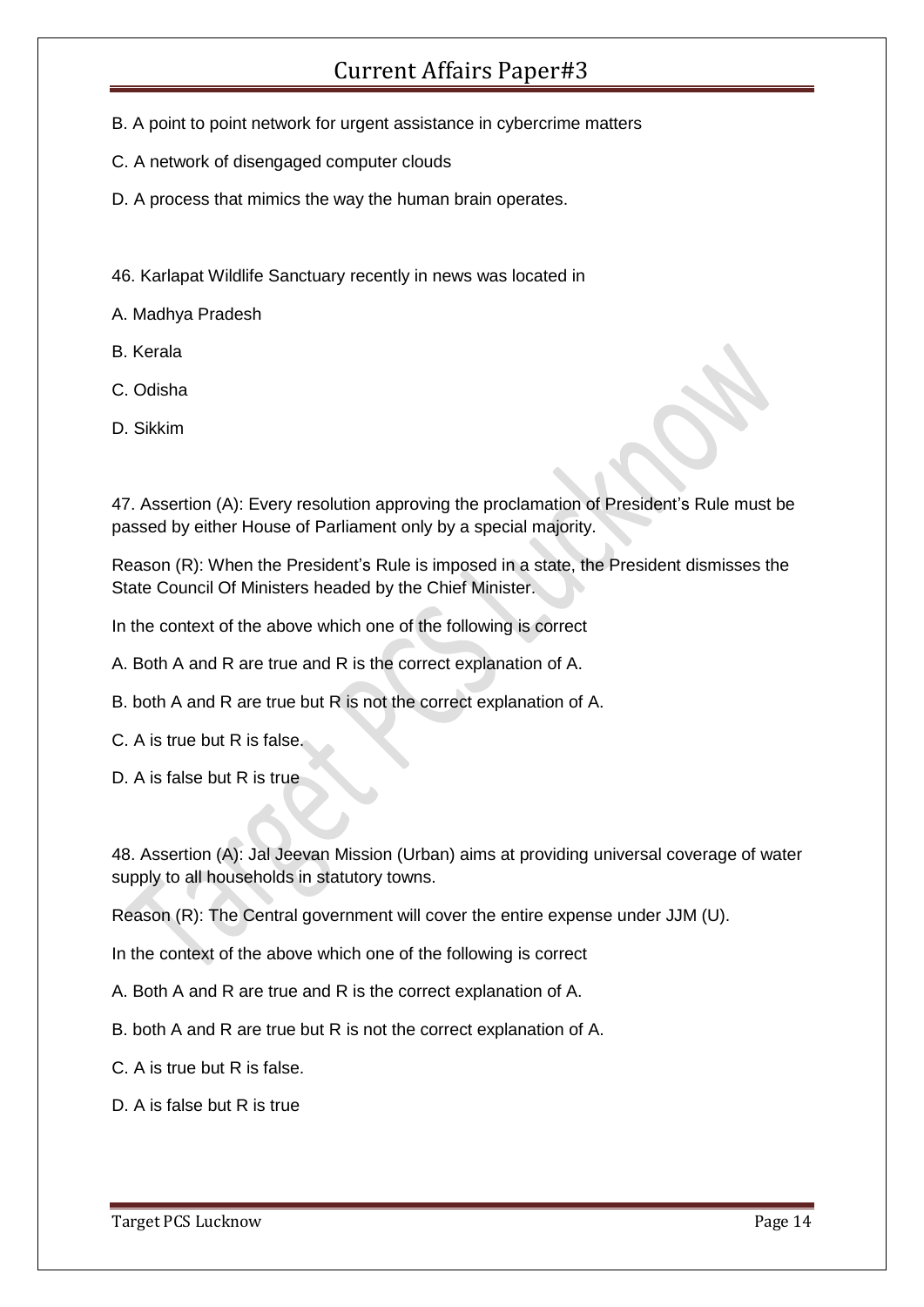49. Assertion (A): PM Formalisation of Micro food processing Enterprises (PM FME) Scheme is a central sector scheme.

Reason (R): PM FME follows the One District One Product approach.

In the context of the above which one of the following is correct

A. Both A and R are true and R is the correct explanation of A.

B. both A and R are true but R is not the correct explanation of A.

C. A is true but R is false.

D. A is false but R is true

50. Assertion (A): Under Decentralized Procurement (DCP) of food grains, State Government undertakes direct purchase of food grains and distributes these food grains.

Reason (R): Under DCP, the Central Government meets the entire expenditure incurred on procurement and distribution of food grains.

In the context of the above which one of the following is correct

A. Both A and R are true and R is the correct explanation of A.

B. both A and R are true but R is not the correct explanation of A.

C. A is true but R is false.

D. A is false but R is true

51. Assertion (A): PLI Scheme will provide incentives on incremental sales of IT hardware.

Reason (R): The benefits under PLI Scheme are only applicable to Indian companies.

In the context of the above which one of the following is correct

A. Both A and R are true and R is the correct explanation of A.

B. both A and R are true but R is not the correct explanation of A.

C. A is true but R is false.

D. A is false but R is true

52. Assertion (A): Bottom trawling is a method of fishing that involves dragging heavy weighted nets across the sea floor, in an effort to catch fish.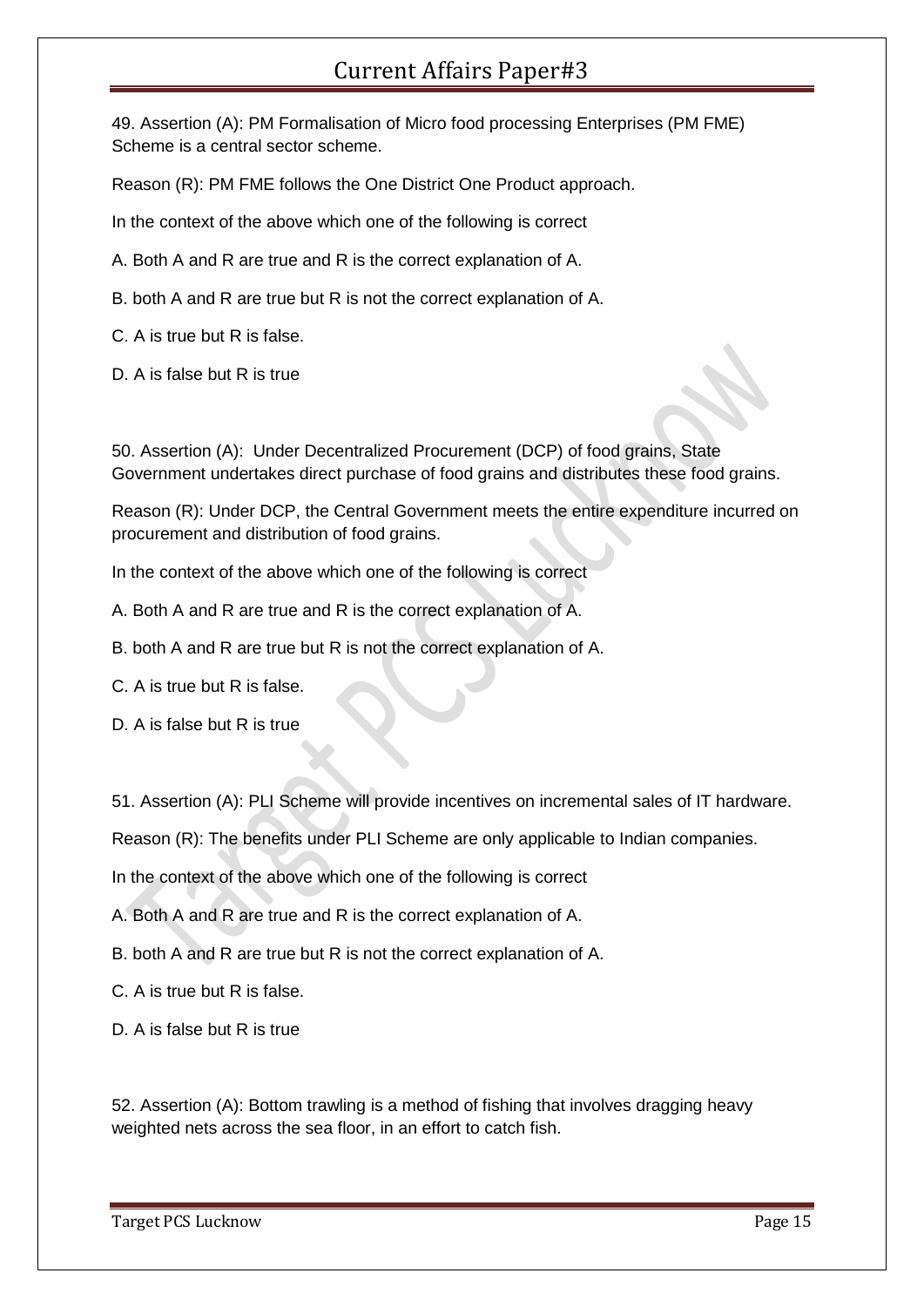Reason (R): Recent initiatives are taken by the Government of India to end bottom trawling in the Palk Bay area.

In the context of the above which one of the following is correct

- A. Both A and R are true and R is the correct explanation of A.
- B. both A and R are true but R is not the correct explanation of A.
- C. A is true but R is false.
- D. A is false but R is true

53. Assertion (A): Carbon footprint is the amount of greenhouse gases-especially carbon dioxide-released into the atmosphere by a particular human activity.

Reason (R): Delhi became the first state or Union Territory in India to launch Carbon Watch, a mobile application to assess the carbon footprint of an individual.

In the context of the above which one of the following is correct

- A. Both A and R are true and R is the correct explanation of A.
- B. both A and R are true but R is not the correct explanation of A.
- C. A is true but R is false.
- D. A is false but R is true

54. Consider the following statements.

1. United Nations Conference on Trade and Development (UNCTAD. is a permanent intergovernmental body that aims to maximize the trade, investment and development opportunities of developing countries and assist them in their efforts to integrate into the world economy on an equitable basis.

2. An "investment trends monitor' issued by UNCTAD provides the details of the global Foreign Direct Investment (FDI) growth.

3. Only India and China recorded positive FDI growth in 2020.

Which of the above statements is/are correct?

- A. 1, 2
- B. 1, 3
- C. 2, 3
- D. 1, 2, 3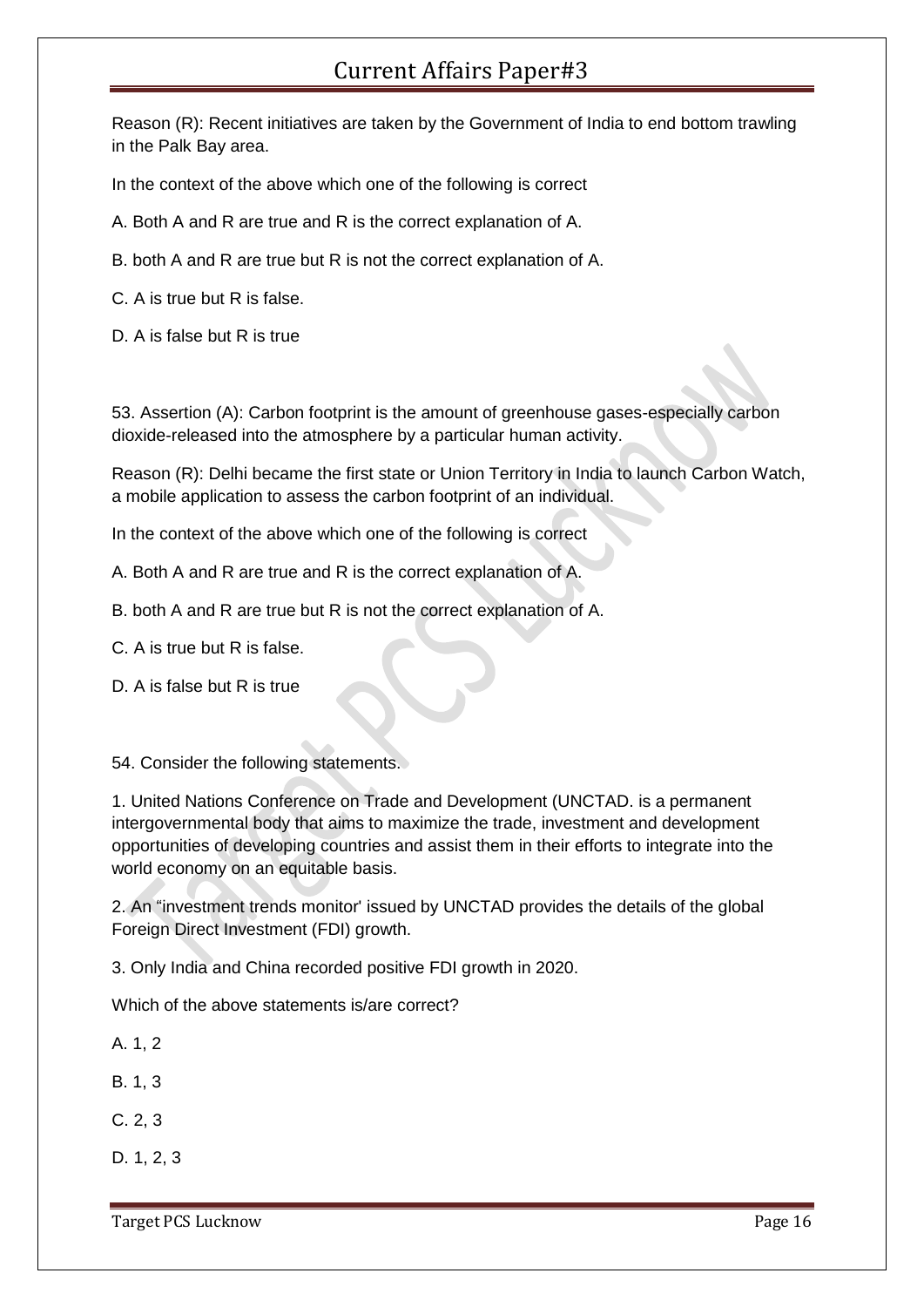55. Which of the following space missions are related to the planet Mars?

- 1. China's Tianwen-1
- 2. UAE's Hope mission
- 3. Chang"e-4 mission
- 4. NASA's Perseverance rover mission

Select the correct answer code:

- A. 2, 4
- B. 1, 2, 3
- C. 1, 2, 4
- D. 1, 2, 3, 4

56. Consider the following statements regarding landlord port model.

1. In the landlord port model, the publicly governed port authority acts as a regulatory body that carry out port operations—mainly cargo-handling activities.

2. Here, the port authority maintains ownership of the port.

3. India has acceded to Hong Kong International Convention for Ship Recycling that is aimed at ensuring that ships recycled after reaching the end of their operational lives do not pose any risks to human health, safety and the environment.

Which of the above statements is/are correct?

A. 1, 2

- B. 2, 3
- C. 3 only
- D. 1, 2, 3

57. Consider the following statements regarding Square Kilometre Array Observatory (SKAO) project.

1. Square Kilometre Array Observatory (SKAO) project will be the world's largest radio telescope, once completed.

2. It aims to study the origin and evolution of cosmic magnetism, and dark energy and evolution of galaxies.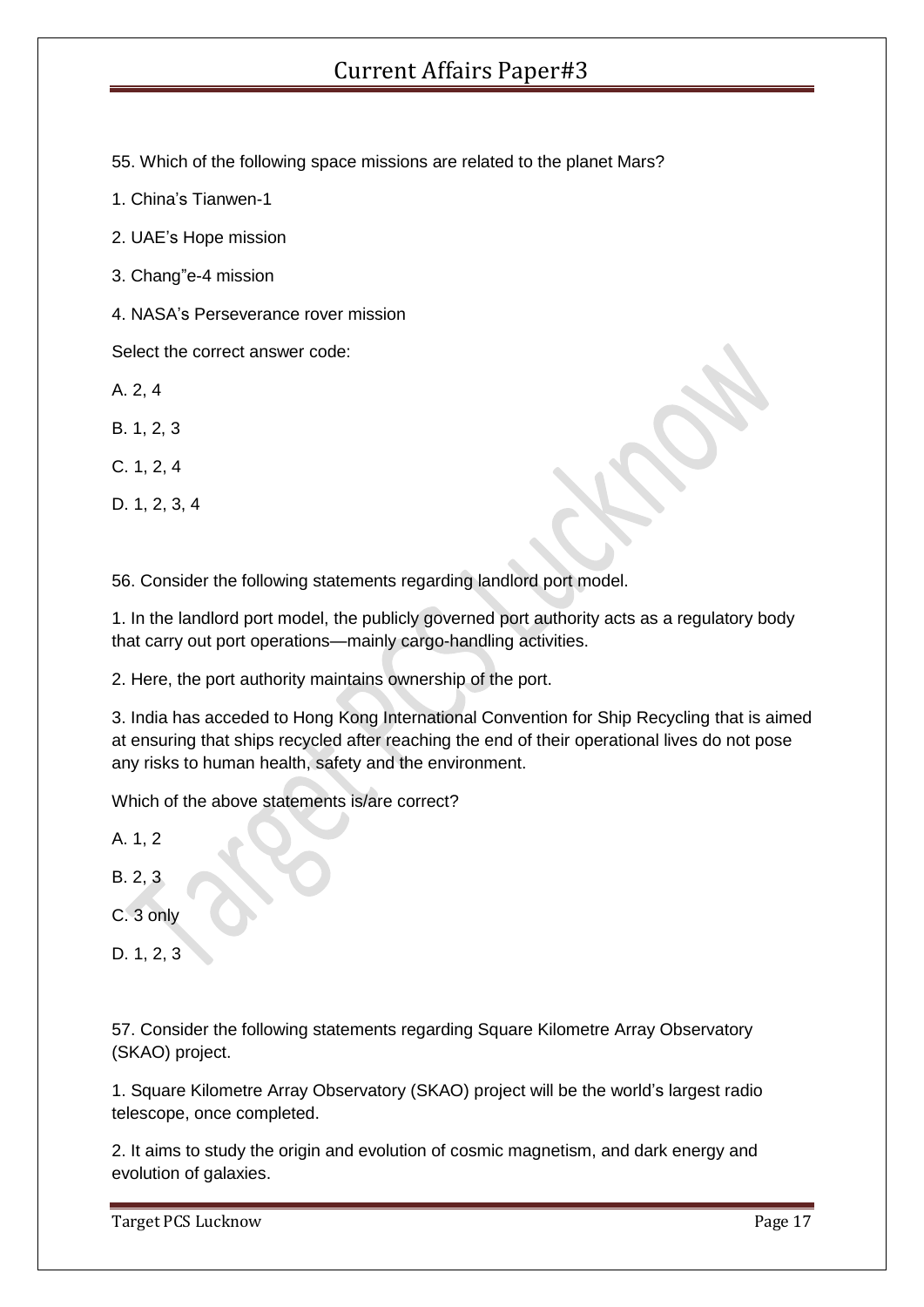3. India is participating in SKAO through the Department of Atomic Energy (DAE) and the Department of Science and Technology (DST).

Which of the above statements is/are correct?

A. 1, 2

B. 1, 3

C. 2, 3

D. 1, 2, 3

58. Consider the following statements regarding Eravikulam National Park.

1. Eravikulam National Park is located along the Western Ghats in Tamil Nadu.

2. The Grasshopper Specialist Group of the International Union for the Conservation of Nature (IUCN) is initiating the Red List Assessment of grasshoppers in India for the first time.

3. Anamudi, the highest peak in south India is located here.

Which of the above statements is/are correct?

A. 2 only

B. 1, 2

C. 1, 3

D. 2, 3

59. Consider the following statements.

1. None of India's territory directly falls in the Arctic region.

2. Changes in the Arctic will have an effect on India's weather conditions and monsoon patterns.

3. Himadri is India's first permanent Arctic research station located at Svalbard, Norway.

Which of the above statements is/are correct?

A. 1, 2

B. 1, 3

C. 2, 3

D. 1, 2, 3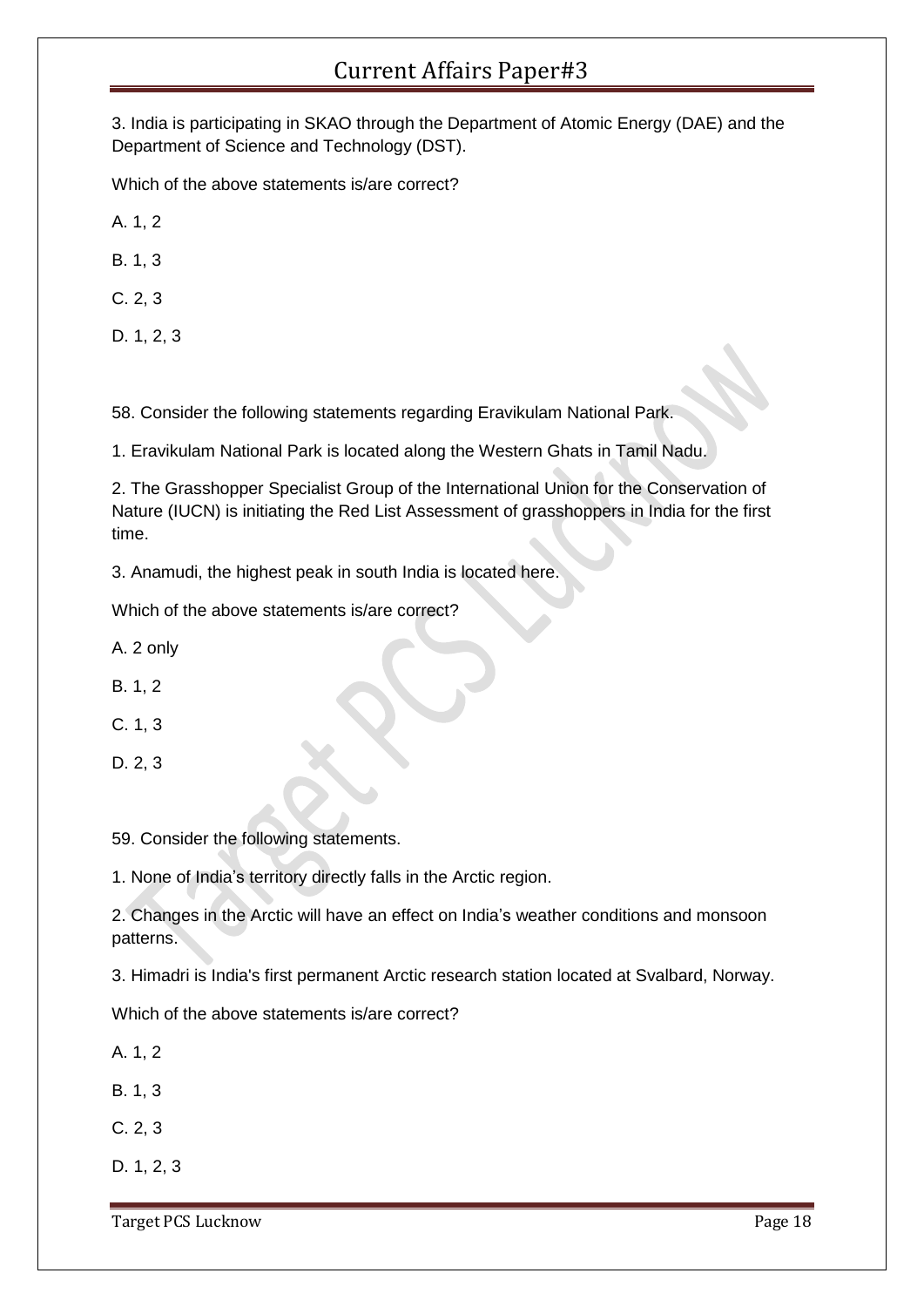60. The benefits under Production Linked Incentive (PLI) Scheme for pharmaceuticals are applicable to which of the following?

- 1. Active Pharmaceutical Ingredients
- 2. Key Starting Materials
- 3. Drug Intermediates
- 4. Orphan drugs

Choose the correct option using the codes below:

- A. 1 and 3 only
- B. 2 and 3 only
- C. 1, 2 and 4 only
- D. 1, 2, 3 and 4
- 61. Which of the following taxes/duties are applied on petrol sales in India?
- 1. Excise duty
- 2. Sales Tax
- 3. Goods and Services Tax
- 4. Value Added Tax

Choose the correct option using the codes below:

- A. 1 and 2 only
- B. 3 only
- C. 1, 2 and 4 only
- D. 1, 2, 3 and 4

62. Consider the following statements about Gobardhan scheme:

- 1. Gobardhan scheme is implemented under Swachh Bharat Mission Gramin-Phase
- 2. Gobardhan scheme is implement by Department of Drinking Water and Sanitation.

Which of the statements given above is/are correct?

A. 1 only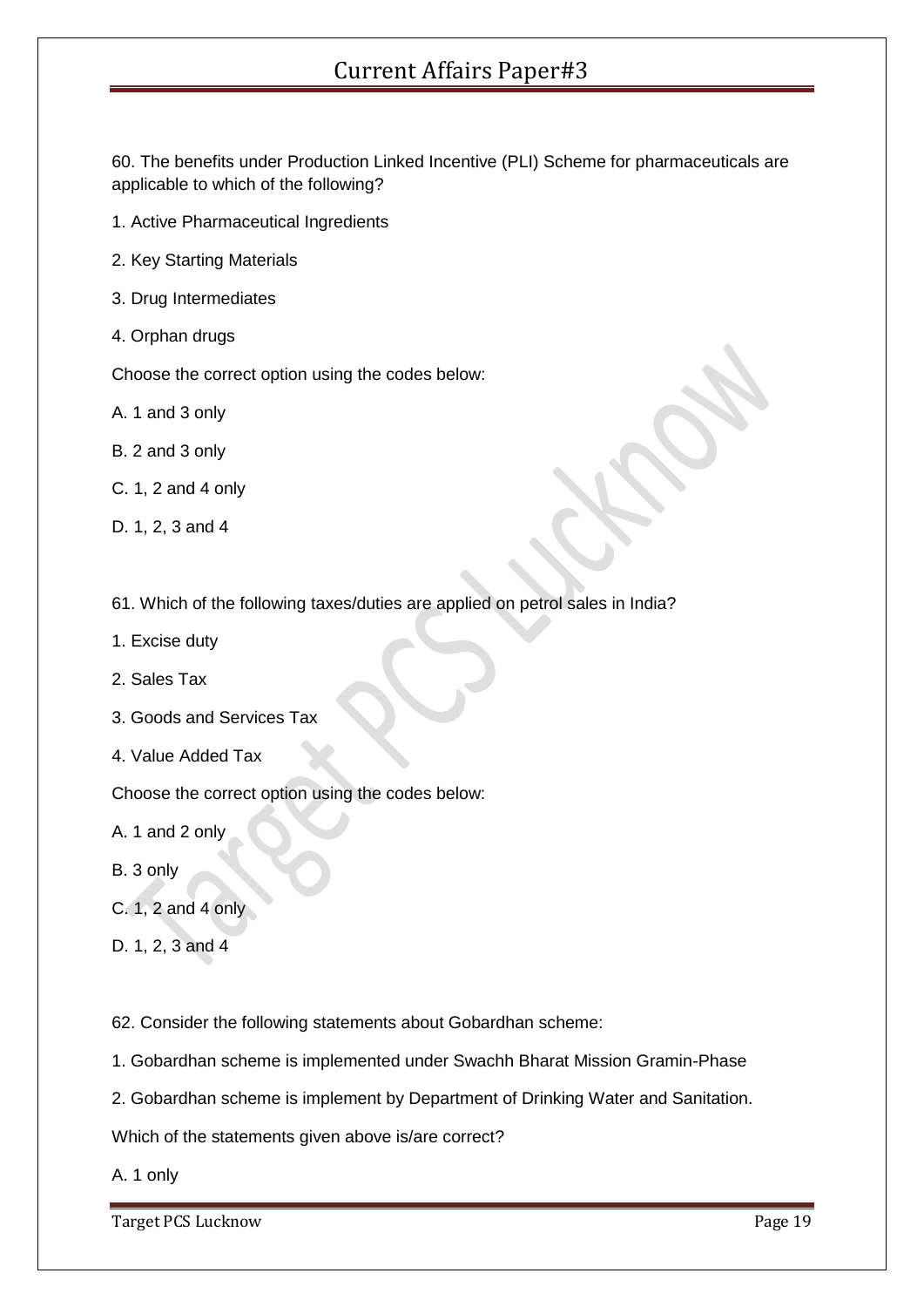B. 2 only

- C. Both 1 and 2
- D. Neither 1 nor 2

63. Consider the following statements regarding Biofuels

1. The most common kinds of biofuels in use today are ethanol and biodiesel that represent the first generation of biofuel technology.

2. Ethanol is renewable and made from different kinds of plant materials.

3. Biodiesel is produced by combining alcohol with new and used vegetable oils and animal fats.

4. Biofuels cannot be used as rocket fuels since they have high viscosity.

Which of the above statements is/are correct?

- A. 1, 2
- B. 1, 2, 3
- C. 2, 3, 4

D. 1, 2, 3, 4

64. Consider the following statements regarding government securities (G-secs):

1. G-secs can only be issued with a maturity of more than a year.

2. There is no capital gains tax on G-secs.

Which of the statements given above is/are correct?

A. 1 only

B. 2 only

- C. Both 1 and 2
- D. Neither 1 nor 2

65. Consider the following statements.

1. Indian Wild Ass Sanctuary located in the Little Rann of Kutch in the Gujarat is one of the last places on earth where the Indian Wild Ass can be spotted.

2. Gujarat is the only abode of both Asiatic lions and Indian wild asses.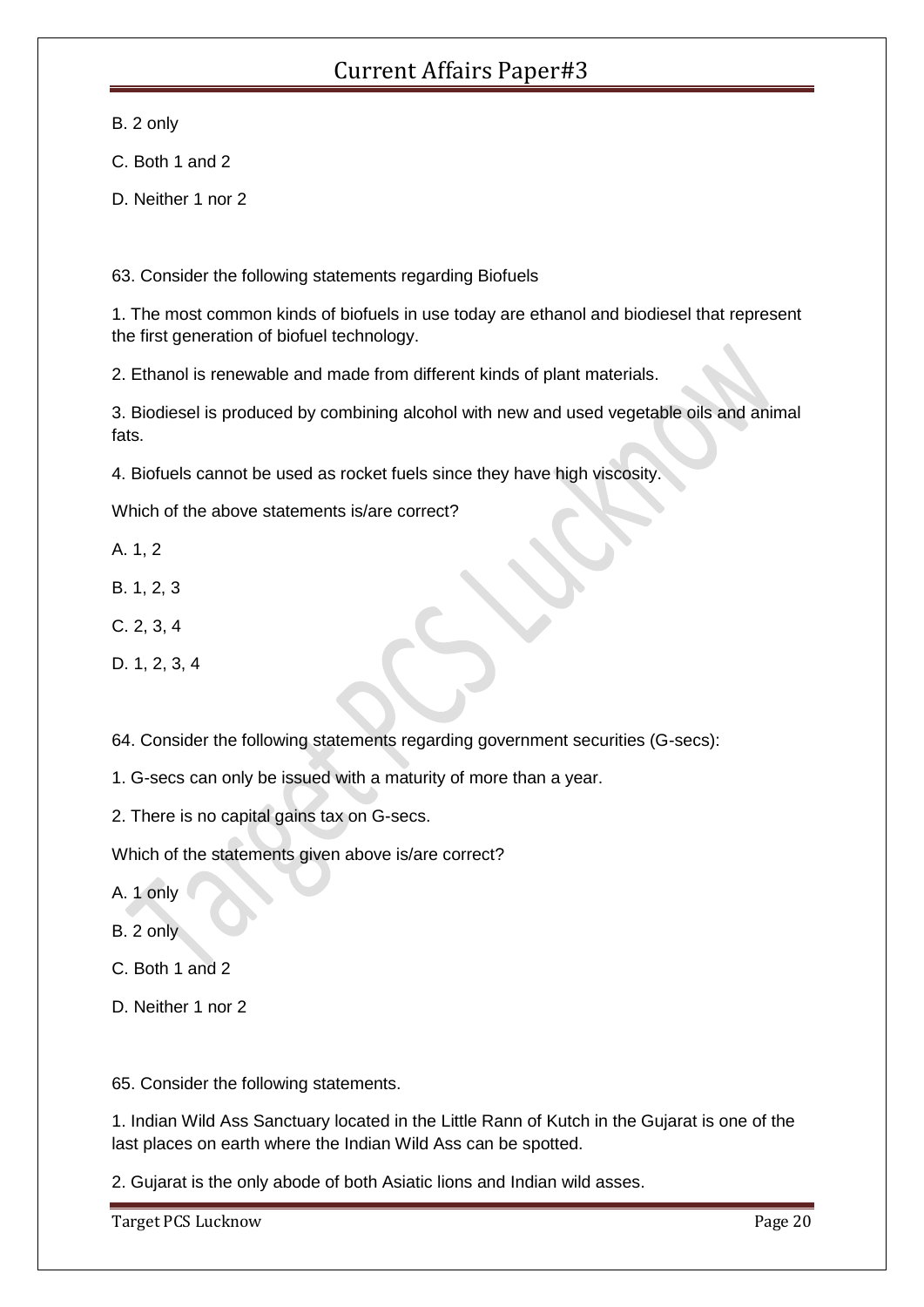3. The Indian wild ass population has seen a marginal decline in the last five years.

Which of the above statements is/are correct?

- A. 1 only
- B. 2, 3
- C. 1, 2
- D. 1, 3

66. "Bao-dhaan", is a type of rice which is particularly associated with which of the following state?

- A. Assam
- B. Manipur
- C. Odisha
- D. Goa
- 67. "Kermadec Islands" which was in news recently is located in
- A. Arafura Sea
- B. South China Sea
- C. East China Sea
- D. None of the above

68. "Southern Transitional Council (STC)" which was in news recently is associated with which of the following countries?

- A. Myanmar
- B. Yemen
- C. Nigeria
- D. Chile

69. "Everything but Arms (EBA)" is an initiative under which all imports from the Least Developed Countries are duty-free and quota-free, with the exception of armaments.The initiative is by which of the following organization?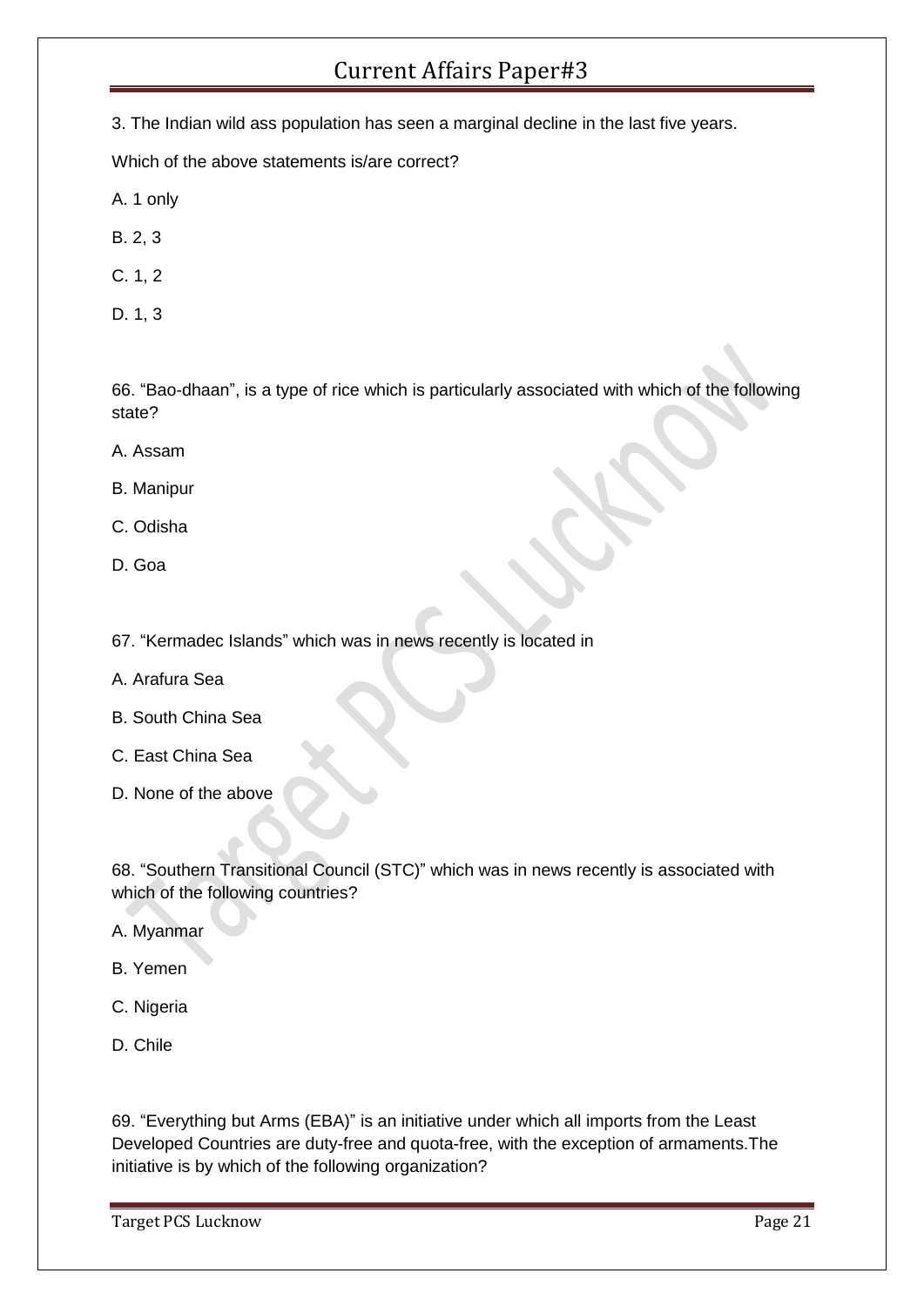- A. European Union
- B. ASEAN
- C. BRICS
- D. QUAD

70. The 25-year "strategic cooperation pact" which was in news recently is concerned with which of the following countries

A. India and Japan

- B. Iran and China
- C. Russia and China
- D. India and Bangladesh

71. Which of the following tiger reserves will be severly affected due to the "Ken-Betwa Link Project"?

- A. Panna Tiger Reserve
- B. Tadoba Andhari Tiger Reserve
- C. Udanti-Sitandi Tiger Reserve
- D. Pakke Tiger Reserve

72. The "Agricultural Marketing and Farmer Friendly Reforms Index (AMFFRI)" is developed by the

A. Department of Agriculture Cooperation & Farmers Welfare

B. NITI Aayog

- C. Agricultural and Processed Food Products Export Development Authority (APEDA)
- D. Directorate General of Foreign Trade (DGFT)

73. The places "Bassas De Pedra, Cora Divh and Sesostris Bank" were in news recently. It is associated with

- A. Coral Reefs
- B. Mangrove Forests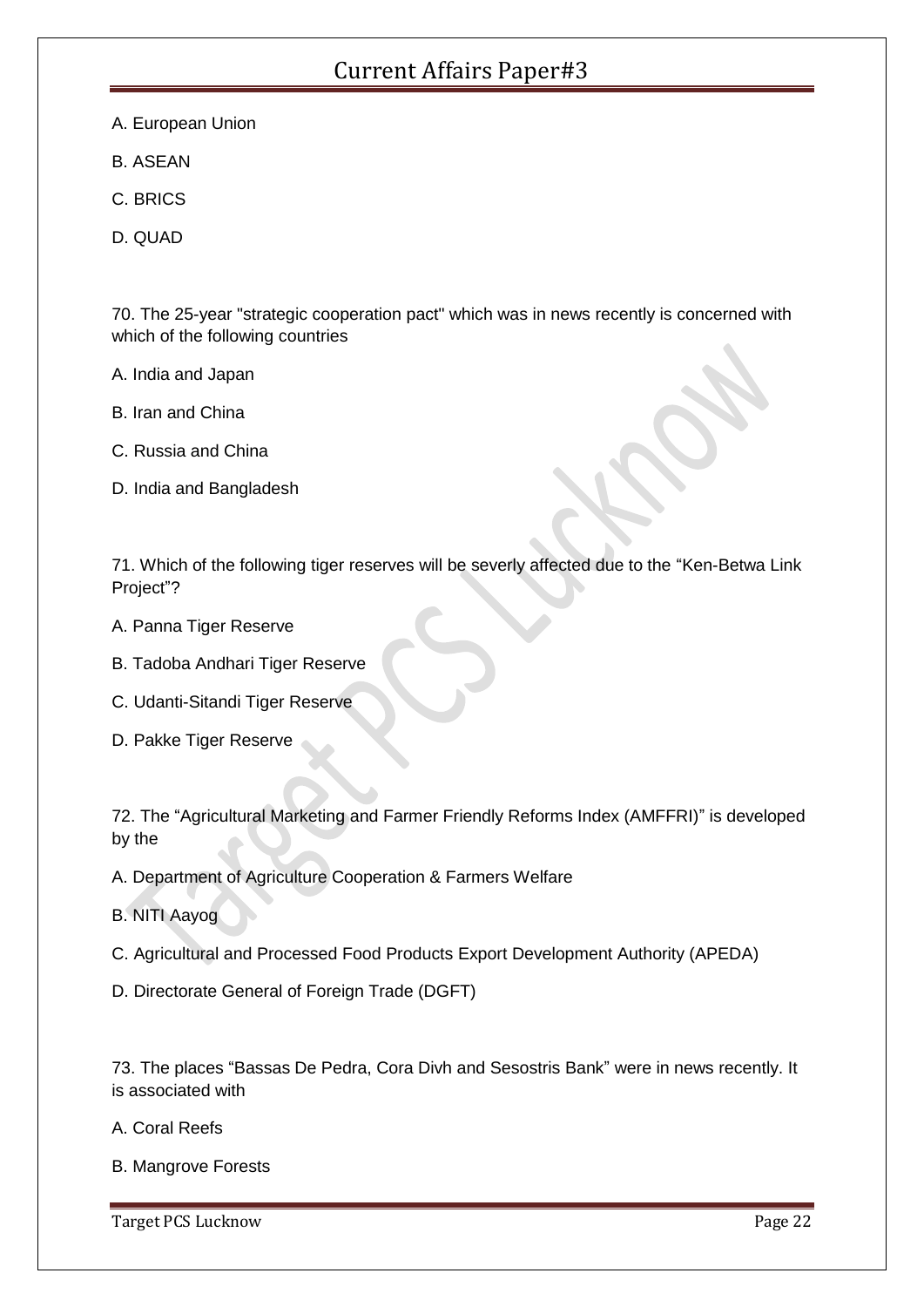- C. Nesting Sites for Olive Ridley Turtles
- D. Salt Pans
- 74. "Whitsun Reef" which was in news recently is located in
- A. Coral Sea
- B. Java Sea
- C. South China Sea
- D. East China Sea
- 75. "Shigmo" is a harvest festival associated with which of the following states?
- A. Nagaland
- B. Manipur
- C. Goa
- D. Mizoram
- 76. The Bhimbetka caves near Bhopal were in the news recently. Why?
- A. The cave art repository dating back to Palaeolithic and Mesolithic times was destroyed
- B. A fossil find dating back about 550 million years
- C. The caves were opened for the first time for geological studies
- D. The finds in the caves confirmed Aryan invasion theory
- 77. "Vulpia myuros" was in news recently. It is
- A. An invasive species of grass.
- B. An invasive snail species.
- C. A species of locusts.
- D. A species of sea cucumber

78. "Exercise Dustlik" is a bilateral defence exercise held between armies of India and which of the following countries?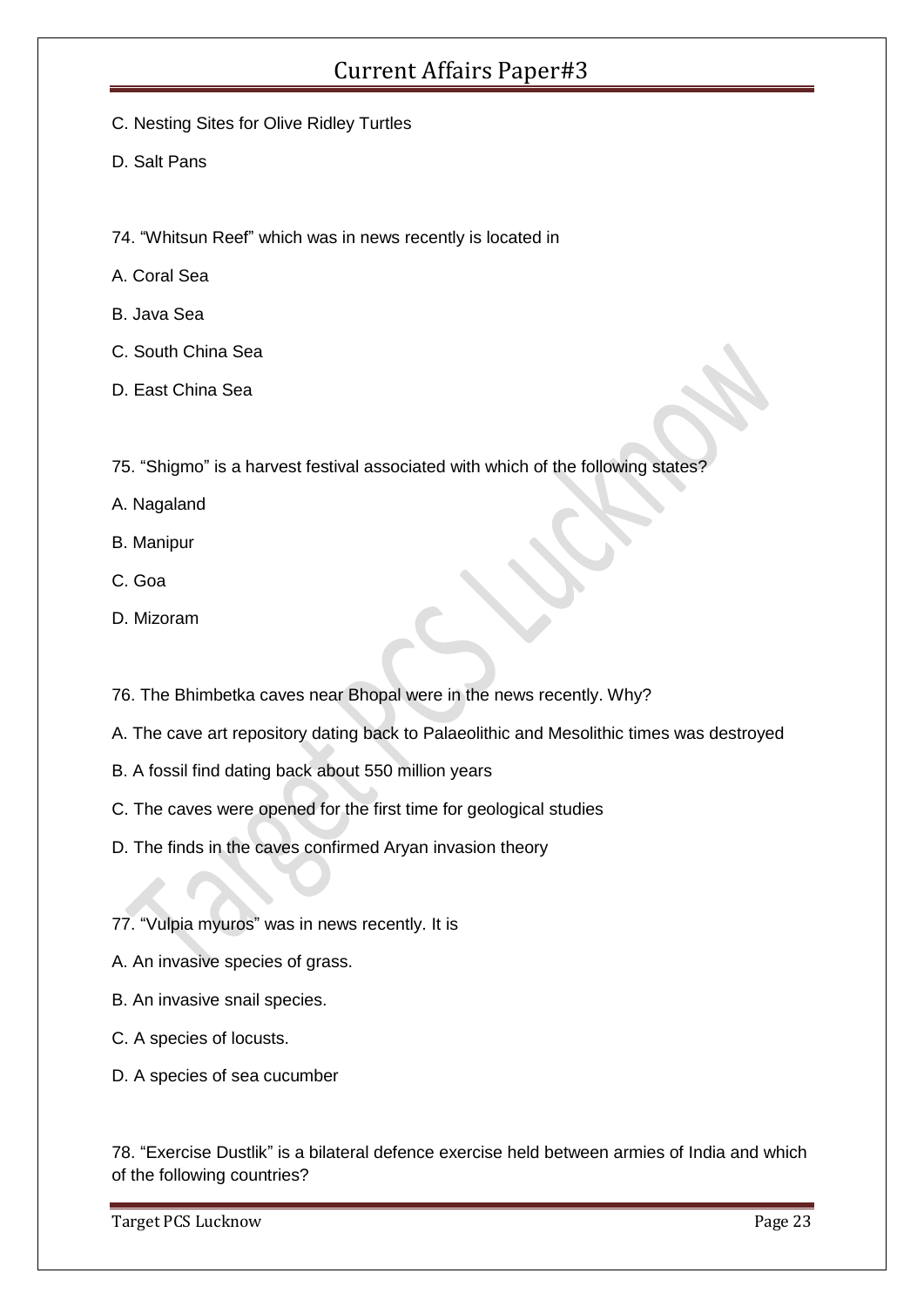- A. Oman
- B. Uzbekistan
- C. Kazakhstan
- D. Mongolia
- 79. The LINPACK Benchmarks is concerned with
- A. Trade Facilitation Agreement in Services
- B. Missile's payload delivery
- C. Light Detection and Ranging
- D. Supercomputers
- 80. The "2030 Digital Compass Plan" which was in news recently is associated with
- A. ASEAN
- B. BIMSTEC
- C. European Union (EU)
- D. SCO

81. Assertion (A): "NISAR" is jointly developed by the ISRO, NASA and ESA.

Reason (R): It is a joint collaboration for a dual-frequency L and S-band SAR for earth observation.

In the context of the above which one of the following is correct

- A. Both A and R are true and R is the correct explanation of A.
- B. both A and R are true but R is not the correct explanation of A.
- C. A is true but R is false.
- D. A is false but R is true

82. Assertion (A): The World Happiness Report is an annual report published by the United Nations Sustainable Development Solutions Network(SDSN).

Reason (R): India has been ranked 139 out of 149 countries in the World Happiness Report 2021.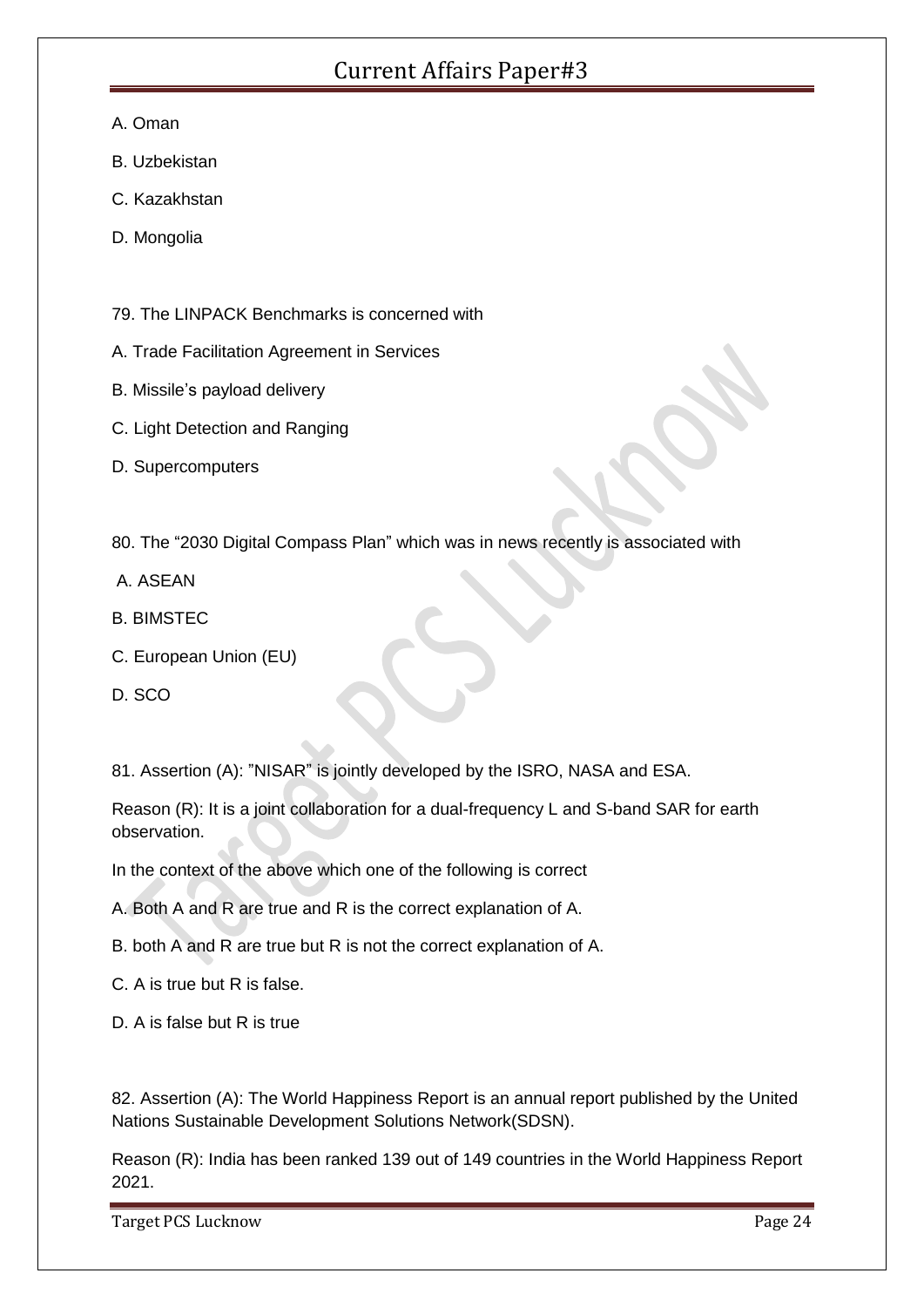In the context of the above which one of the following is correct

A. Both A and R are true and R is the correct explanation of A.

B. both A and R are true but R is not the correct explanation of A.

C. A is true but R is false.

D. A is false but R is true

83. Assertion (A): The Reserve Bank of India has set up a five-member Standing External Advisory Committee, headed by former RBI Deputy Governor Shyamala Gopinath

Reason (R): This was setup for evaluating applications for universal banks and Small Finance Banks (SFBs).

In the context of the above which one of the following is correct

A. Both A and R are true and R is the correct explanation of A.

B. both A and R are true but R is not the correct explanation of A.

C. A is true but R is false.

D. A is false but R is true

84. Assertion (A): Nigerian economist Ngozi Okonjo-Iweala was recently appointed as the 7th Director-General of WTO.

Reason (R): She is the first woman and first African to be appointed as the head of WTO.

In the context of the above which one of the following is correct

A. Both A and R are true and R is the correct explanation of A.

B. both A and R are true but R is not the correct explanation of A.

C. A is true but R is false.

D. A is false but R is true

85. Assertion (A): Recently, the National Board for Wildlife and Union Ministry of Environment, Forest and Climate Change included Caracal in the list of critically endangered species.

Reason (R): There are evidences of the caracal from a fossil dating back to the Indus Valley civilisation.

In the context of the above which one of the following is correct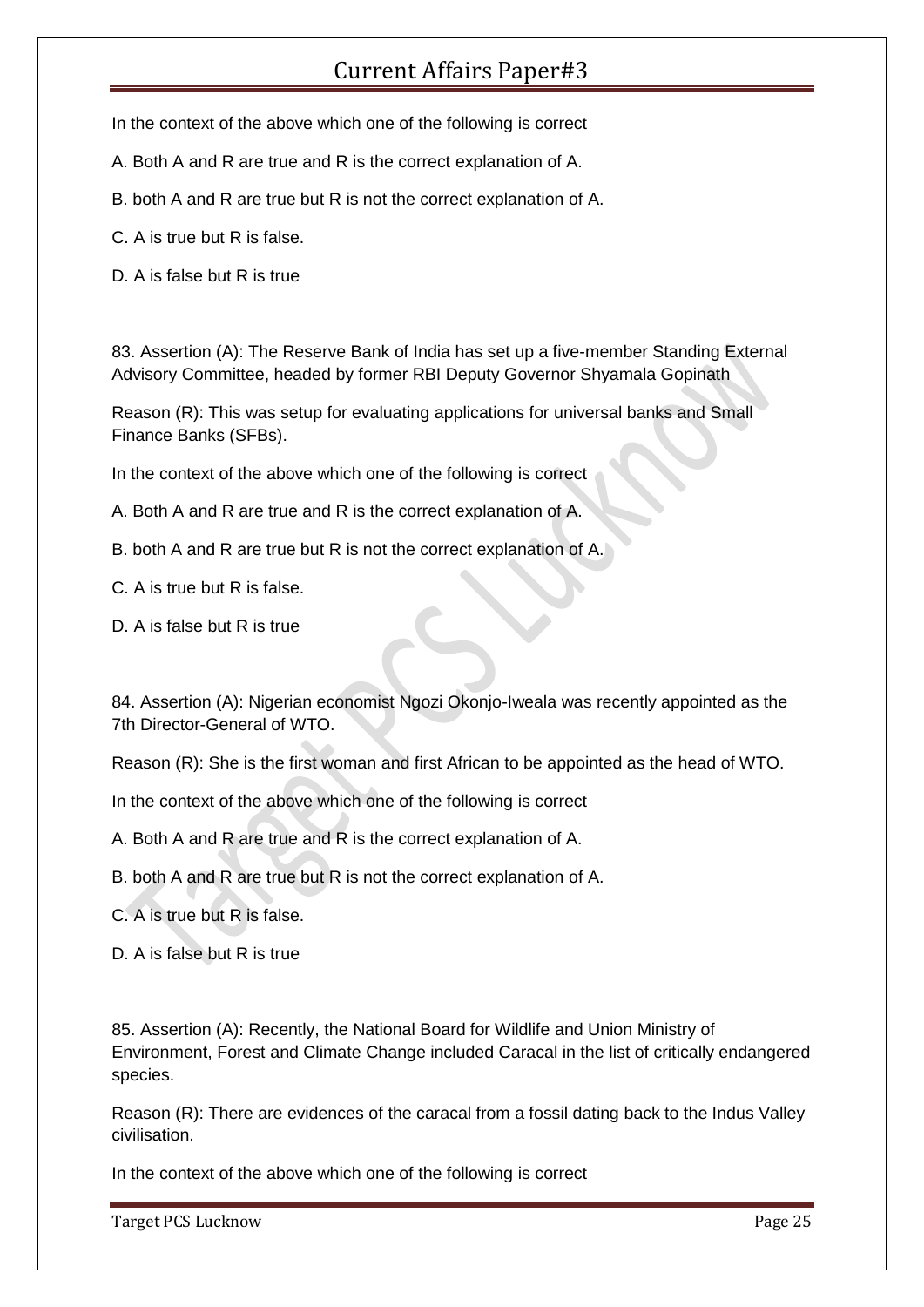A. Both A and R are true and R is the correct explanation of A.

B. both A and R are true but R is not the correct explanation of A.

C. A is true but R is false.

D. A is false but R is true

86. Assertion (A): The First Finance Commission was constituted in the year 1952 under the chairmanship of KC Neogy.

Reason (R): The Fifteenth Finance Commission is the first ever Commission to have given recommendations spanning a period of six years, that is, 2020-26.

In the context of the above which one of the following is correct

A. Both A and R are true and R is the correct explanation of A.

B. both A and R are true but R is not the correct explanation of A.

C. A is true but R is false.

D. A is false but R is true

87. Assertion (A): The European Parliament has declared the European Union as "LGBTIQ Freedom Zone".

Reason (R): Ireland became the first country to legalise same-sex marriage through public vote.

In the context of the above which one of the following is correct

A. Both A and R are true and R is the correct explanation of A.

B. both A and R are true but R is not the correct explanation of A.

C. A is true but R is false.

D. A is false but R is true

88. Assertion (A): RoDTEP is a scheme for Exporters to make Indian products costcompetitive and create a level playing field for them in the Global Market.

Reason (R): It has replaced the current Merchandise Exports from India Scheme, which is not in compliance with WTO norms and rules.

In the context of the above which one of the following is correct

A. Both A and R are true and R is the correct explanation of A.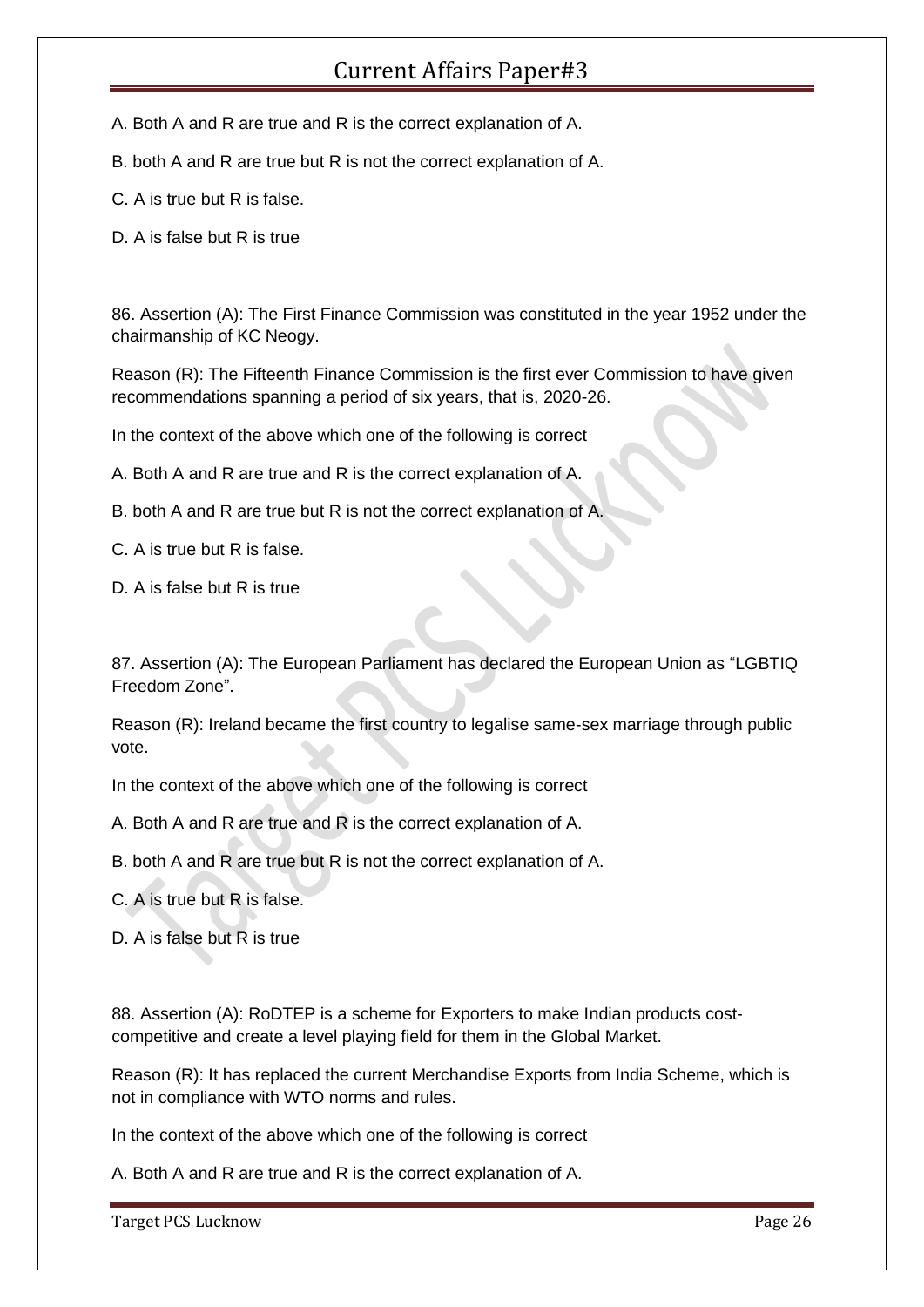B. both A and R are true but R is not the correct explanation of A.

C. A is true but R is false.

D. A is false but R is true

89. Consider the following statements with respect to "Coalition for Epidemic Preparedness Innovations (CEPI)"

1. It is a UN body which finances independent research projects to develop vaccines against emerging infectious diseases (EID).

2. CEPI is focused on the World Health Organization's (WHO) "blueprint priority diseases".

3. CEPI was launched in 2020 at the World Economic Forum (WEF) in the wake of the COVID-19 pandemic.

Select the correct statements

A. 1 and 2

- B. 2 Only
- C. 1 and 3
- D. 1, 2 and 3

90. Consider the following statements.

1. Printing more money will always lead to Inflation.

2. Evidence shows that, in India, higher GDP growth causes the ratio of debt-to-GDP to decline.

Which of the above statements is/are correct?

A. 1 only

B. 2 only

- C. Both 1 and 2
- D. Neither 1 nor 2
- 91. Consider the following statements regarding Seabuckthorn.
- 1. It is a shrub which produces an orange-yellow coloured edible berry.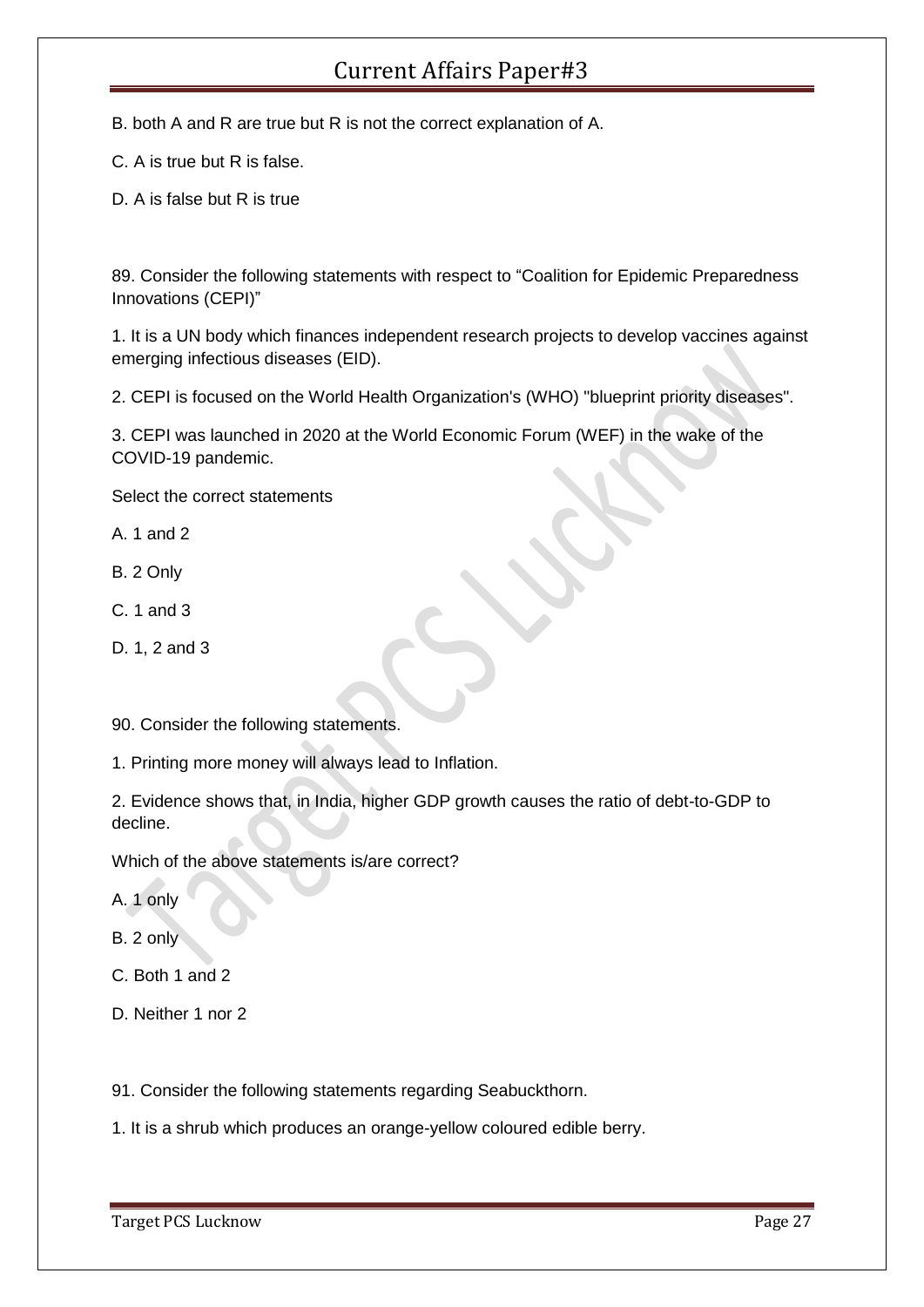2. In India, it is found in the Himalayan region, generally in dry areas such as the cold deserts of Ladakh and Spiti.

3. It is a soil-binding plant which prevents soil-erosion, checks siltation in rivers and helps preserve floral biodiversity.

Which of the above statements is/are correct?

A. 1, 2

B. 1, 3

C. 2, 3

D. 1, 2, 3

92. Ministry of Science and Technology recently released new guidelines for the Geo-spatial sector in India. Consider the following statements regarding Geospatial data.

1. Geospatial data is the data about objects or events that have a location on the surface of the earth.

2. The location may be static like the location of a road or dynamic like a moving vehicle or pedestrian.

Which of the above statements is/are correct?

A. 1 only

B. 2 only

C. Both 1 and 2

D. Neither 1 nor 2

93. Consider the following statements regarding Monetisation of assets.

1. It involves creation of new sources of revenue by unlocking the value of underutilized public assets.

2. The Government has launched Infrastructure Investment Trusts (lnvITs) as part of the brown field asset monetization strategy for augmenting infrastructure investment.

Which of the above statements is/are correct?

A. 1 only

B. 2 only

C. Both 1 and 2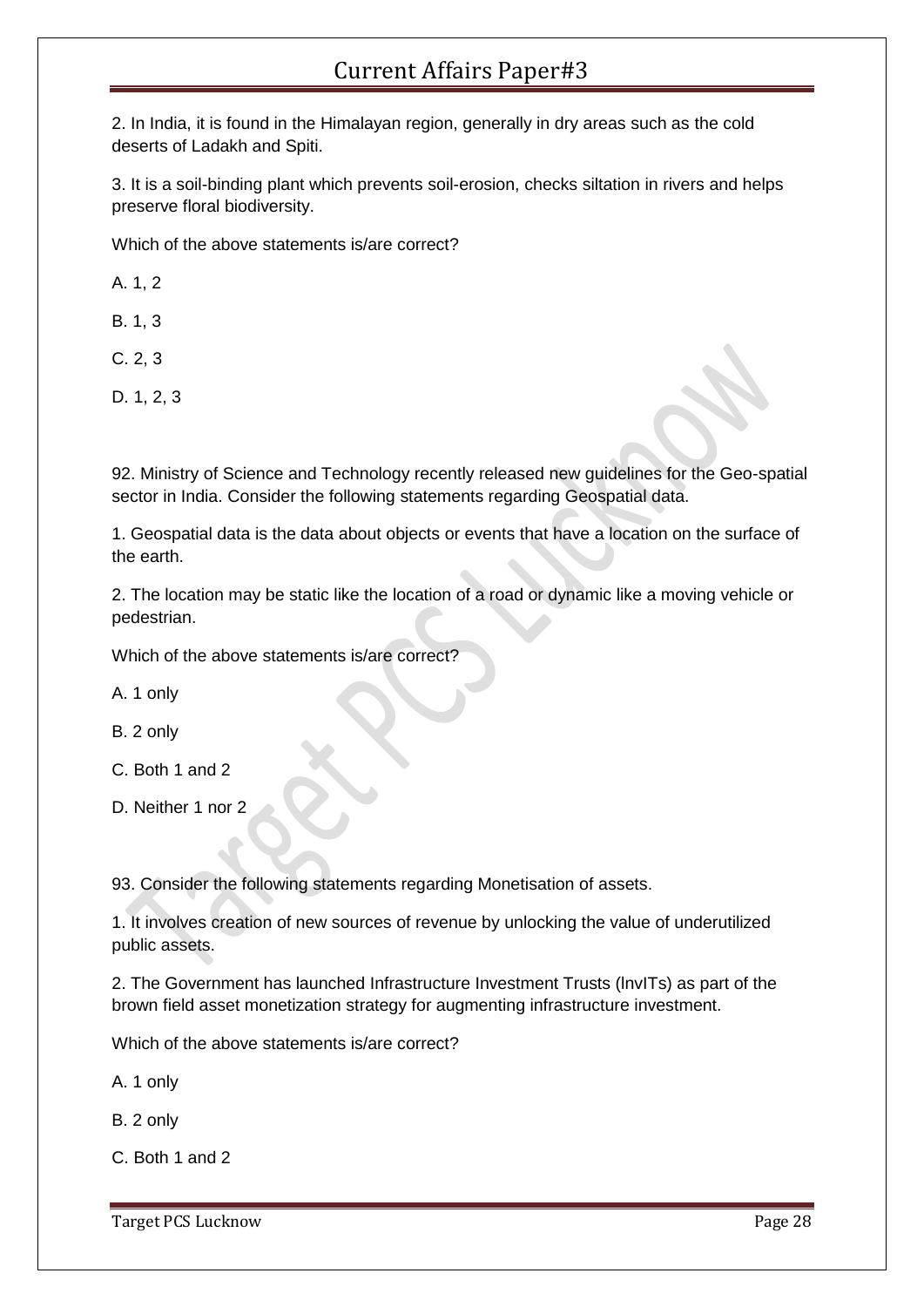D. Neither 1 nor 2

94. Consider the following statements.

1. National Green Tribunal is an independent environment regulator to oversee green clearances.

2. National Board for Wildlife has power to review all wildlife-related matters and approve projects in and around national parks and sanctuaries.

3. The role of National Board for Wildlife is advisory in nature and advises the Central Government on framing policies and measures for conservation of wildlife in the country.

Which of the above statements is/are correct?

- A. 1, 2
- B. 3 only
- C. 2, 3
- D. 1, 3
- 95. TrueNat machines, recently seen in news can be used to test
- 1. Covid-19
- 2. Tuberculosis
- 3. HIV

Select the correct answer code:

- A. 1 only
- B. 1, 2
- C. 1, 3
- D. 1, 2, 3

96. Consider the following statements.

1. Delhi's current status as a Union Territory with a Legislative Assembly was included in the original Constitution.

2. The status, powers and functions of the Lieutenant Governor of Delhi is similar to that of a Governor of a State.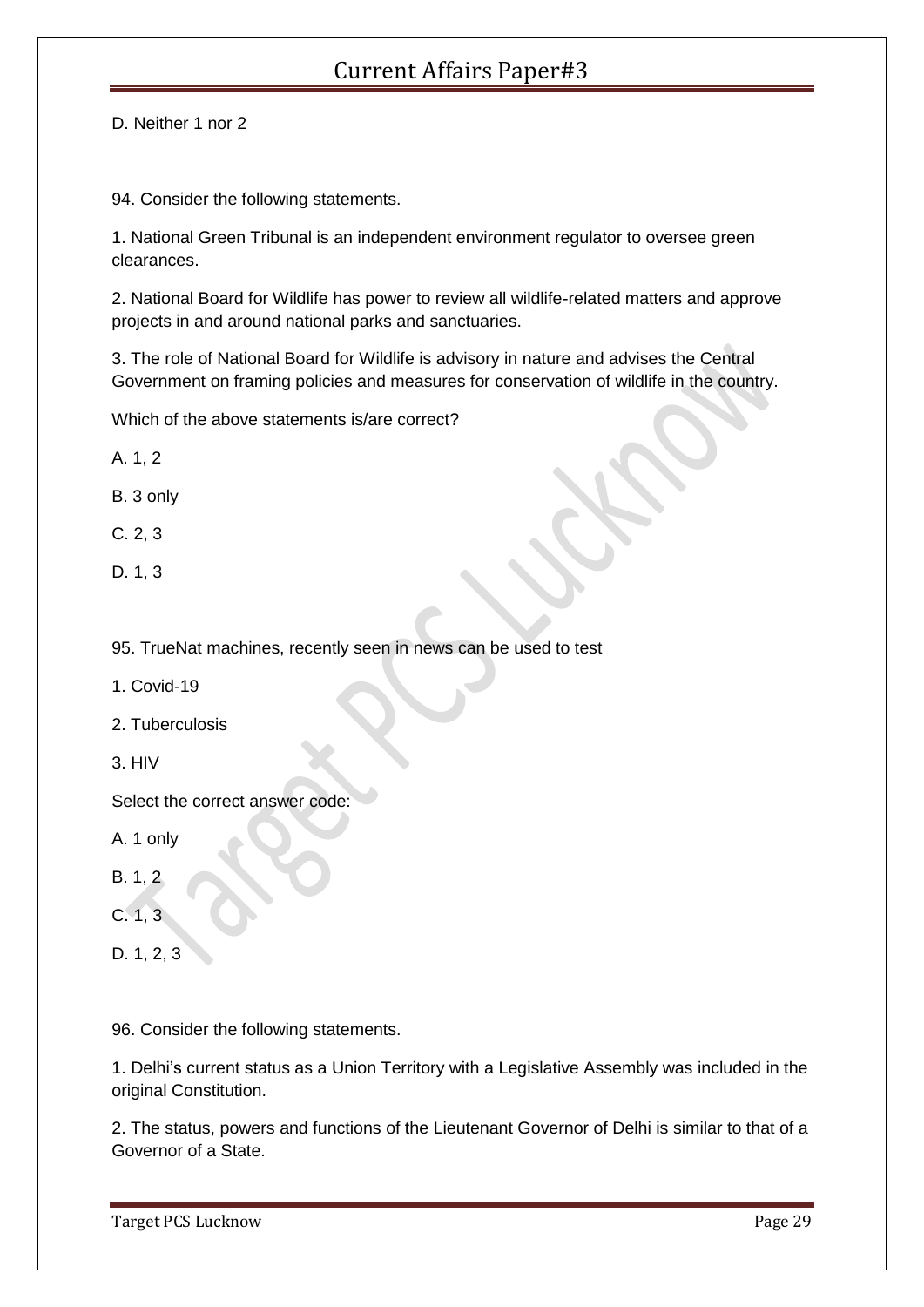3. The Lieutenant Governor of Delhi have the power to refer any matter, over which there is a disagreement with the elected government, to the President.

Which of the above statements is/are incorrect?

A. 2 only

B. 1, 2

C. 1, 3

D. 2, 3

97. Consider the following statements regarding Project-75 I.

1. Six Scorpene class of submarines are being built under Project-75 I by Mazagon Dock Limited (MDL), Mumbai.

2. INS Karanj is the first submarine under Project-75 I commissioned into the Indian Navy.

3. The technology for these submarines were developed by Defence Research and Development Organisation (DRDO).

Which of the above statements is/are incorrect?

A. 2 only

B. 2, 3

C. 1, 3

D. 1 only

98. Consider the following statements.

1. China is the largest producer of generic medicines in the world.

2. India launched "Vaccine Maitri" campaign, aimed at provisioning COVID-19 vaccines to countries both near to and away from its immediate neighbourhood.

Which of the above statements is/are correct?

A. 1 only

B. 2 only

C. Both 1 and 2

D. Neither 1 nor 2